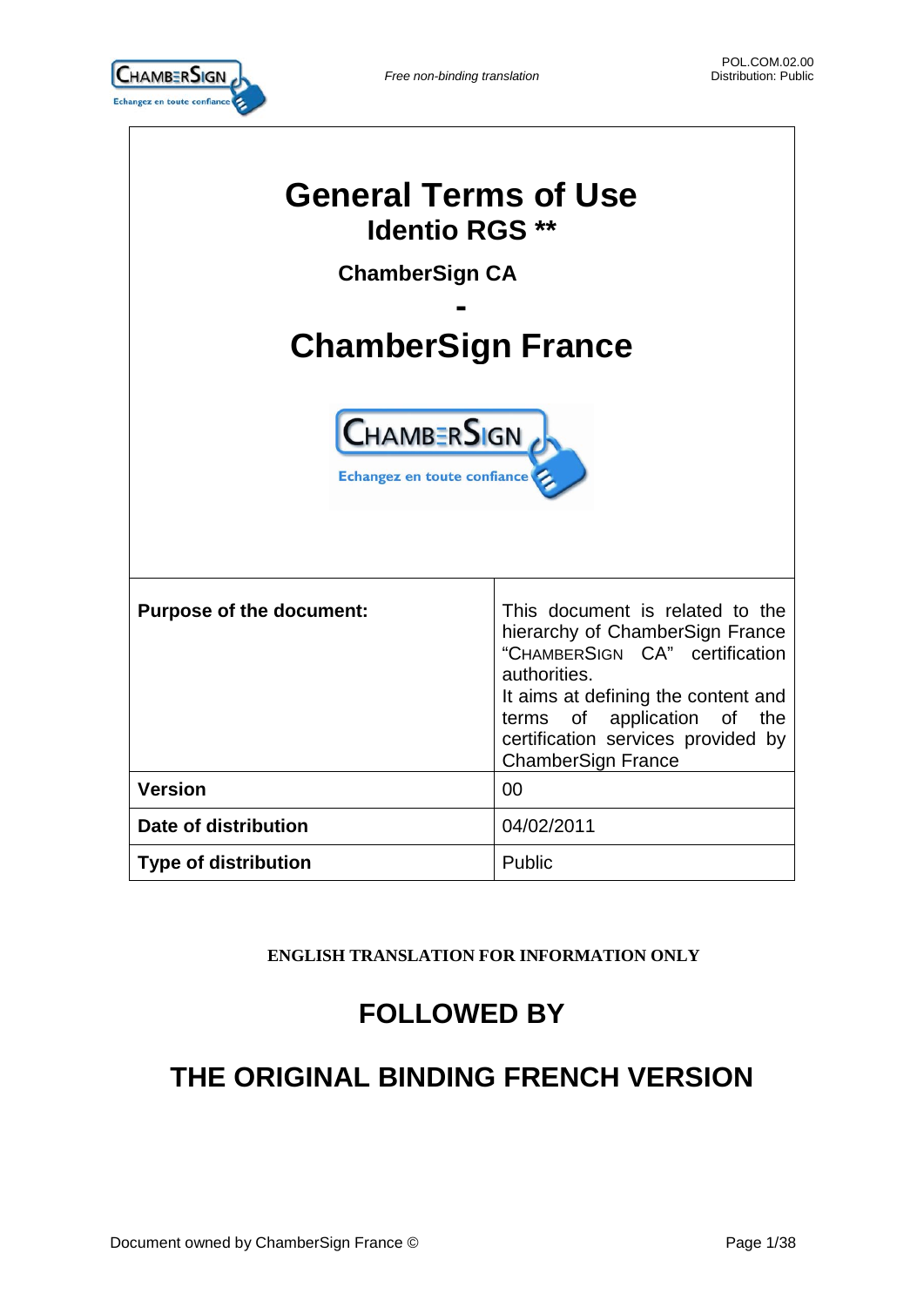

# **CONTENTS**

#### **ENGLISH TRANSLATION FOR INFORMATION ONLY**

| 1.                                                   | <b>INTRODUCTION</b>                                                                                                                                                                                                                                                                | $\overline{4}$                                                         |
|------------------------------------------------------|------------------------------------------------------------------------------------------------------------------------------------------------------------------------------------------------------------------------------------------------------------------------------------|------------------------------------------------------------------------|
| $\overline{2}$ .                                     | <b>DEFINITIONS</b>                                                                                                                                                                                                                                                                 | $\overline{4}$                                                         |
| 3.                                                   | <b>PURPOSE</b>                                                                                                                                                                                                                                                                     | 6                                                                      |
| 4.                                                   | <b>TERM - APPLICATION</b>                                                                                                                                                                                                                                                          | 6                                                                      |
| 5.                                                   | REQUESTS FOR CERTIFICATES AND RENEWAL                                                                                                                                                                                                                                              | $\overline{7}$                                                         |
| 5.1<br>5.2<br>5.3<br>5.4<br>5.5<br>5.6<br>5.7<br>5.8 | <b>REGISTRATION OF CERTIFICATE APPLICATION FILES</b><br><b>VERIFICATION OF THE REQUEST</b><br>REJECTION OF THE REQUEST<br><b>ISSUANCE OF THE CERTIFICATE</b><br><b>ACCEPTANCE OF THE CERTIFICATE</b><br><b>ASSISTANCE</b><br><b>RENEWAL</b><br><b>AMENDMENT OF THE CERTIFICATE</b> | $\overline{7}$<br>7<br>$\overline{7}$<br>8<br>8<br>8<br>9<br>9         |
| 6.                                                   | <b>CONDITIONS FOR USING CERTIFICATES AND RESTRICTIONS</b>                                                                                                                                                                                                                          | $\boldsymbol{9}$                                                       |
| 7.                                                   | <b>CERTIFICATE VERIFICATION PROCEDURE</b>                                                                                                                                                                                                                                          | 9                                                                      |
| 8.                                                   | <b>REVOCATION OF THE CERTIFICATE</b>                                                                                                                                                                                                                                               | 10                                                                     |
| <u>9.</u>                                            | <b>CHAMBERSIGN'S OBLIGATIONS</b>                                                                                                                                                                                                                                                   | 10                                                                     |
| 10.                                                  | <b>HOLDER'S OBLIGATIONS</b>                                                                                                                                                                                                                                                        | 11                                                                     |
| 11.                                                  | <b>OBLIGATIONS OF CERTIFICATE USERS</b>                                                                                                                                                                                                                                            | 12                                                                     |
| 12.                                                  | <b>LEGAL REPRESENTATIVE'S OBLIGATIONS</b>                                                                                                                                                                                                                                          | 13                                                                     |
| 13.                                                  | <b>PRICE</b>                                                                                                                                                                                                                                                                       | 14                                                                     |
| 14.                                                  | <b>GUARANTEES AND EXCLUSIONS</b>                                                                                                                                                                                                                                                   | 14                                                                     |
| 14.1<br>14.2                                         | <b>GUARANTEES</b><br><b>EXCLUSIONS</b>                                                                                                                                                                                                                                             | <b>ERREUR! SIGNET NON DEFINI.</b><br><b>ERREUR! SIGNET NON DEFINI.</b> |
| 15.                                                  | <b>LIABILITY</b>                                                                                                                                                                                                                                                                   | 15                                                                     |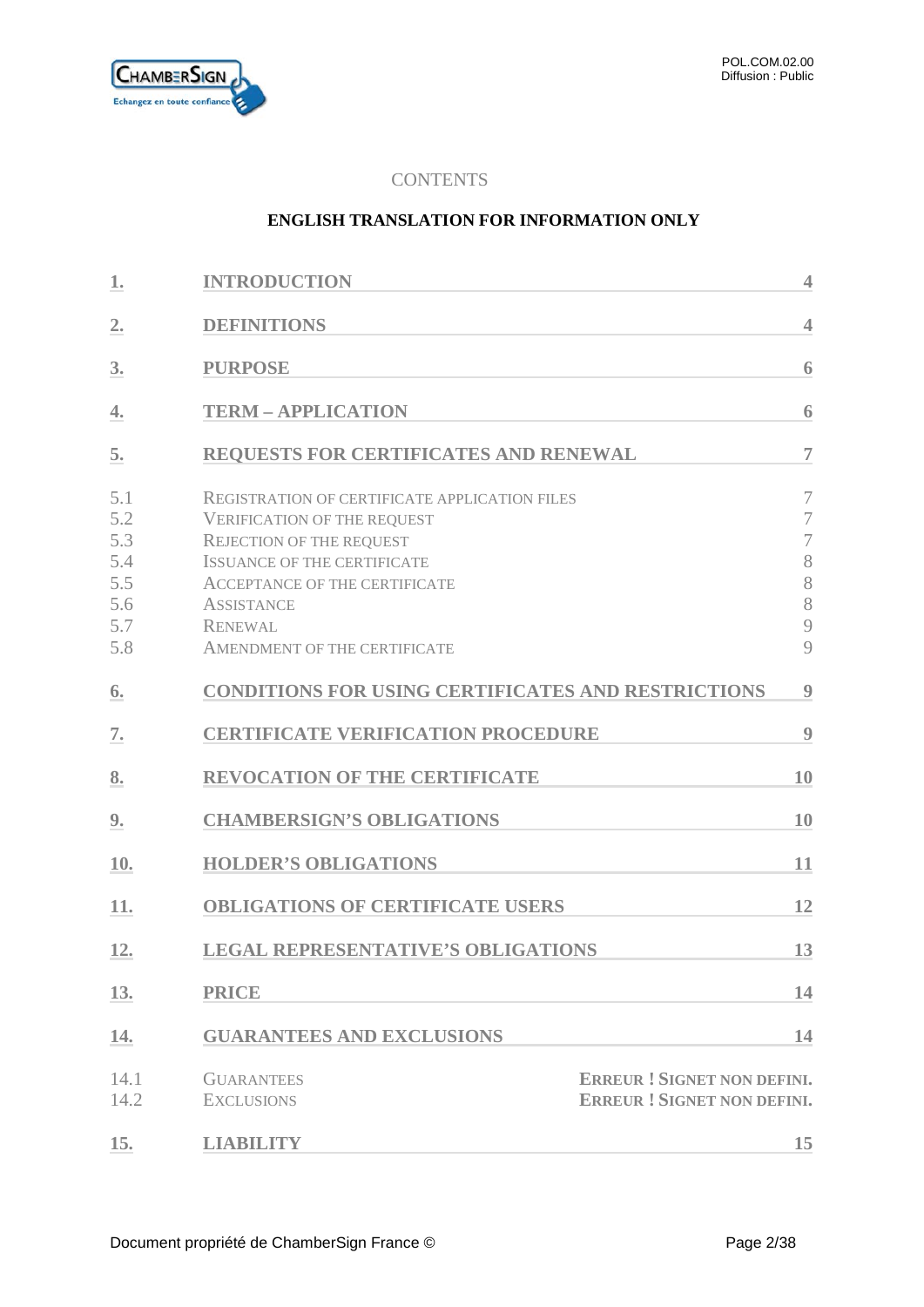

| 16. | <b>INSURANCE</b>                                          | 16 |
|-----|-----------------------------------------------------------|----|
| 17. | <b>CONFIDENTIALITY</b>                                    | 16 |
| 18. | <b>INTELLECTUAL PROPERTY</b>                              | 16 |
| 19. | PERSONAL DATA                                             | 16 |
| 20. | <b>TERMINATION OF THE SUBSCRIPTION</b>                    | 17 |
| 21. | <b>GOOD FAITH</b>                                         | 18 |
| 22. | <b>CONSERVATION</b>                                       | 18 |
| 23. | <b>NULLITY</b>                                            | 18 |
| 24. | <b>ENTIRE AGREEMENT</b>                                   | 18 |
| 25. | <b>LANGUAGE - BINDING VERSION</b>                         | 18 |
| 26. | <b>DISPUTE SETTLEMENT - JURISDICTION - APPLICABLE LAW</b> | 19 |
|     |                                                           |    |

# **VERSION ORIGINALE EN FRANCAIS 20 À 38**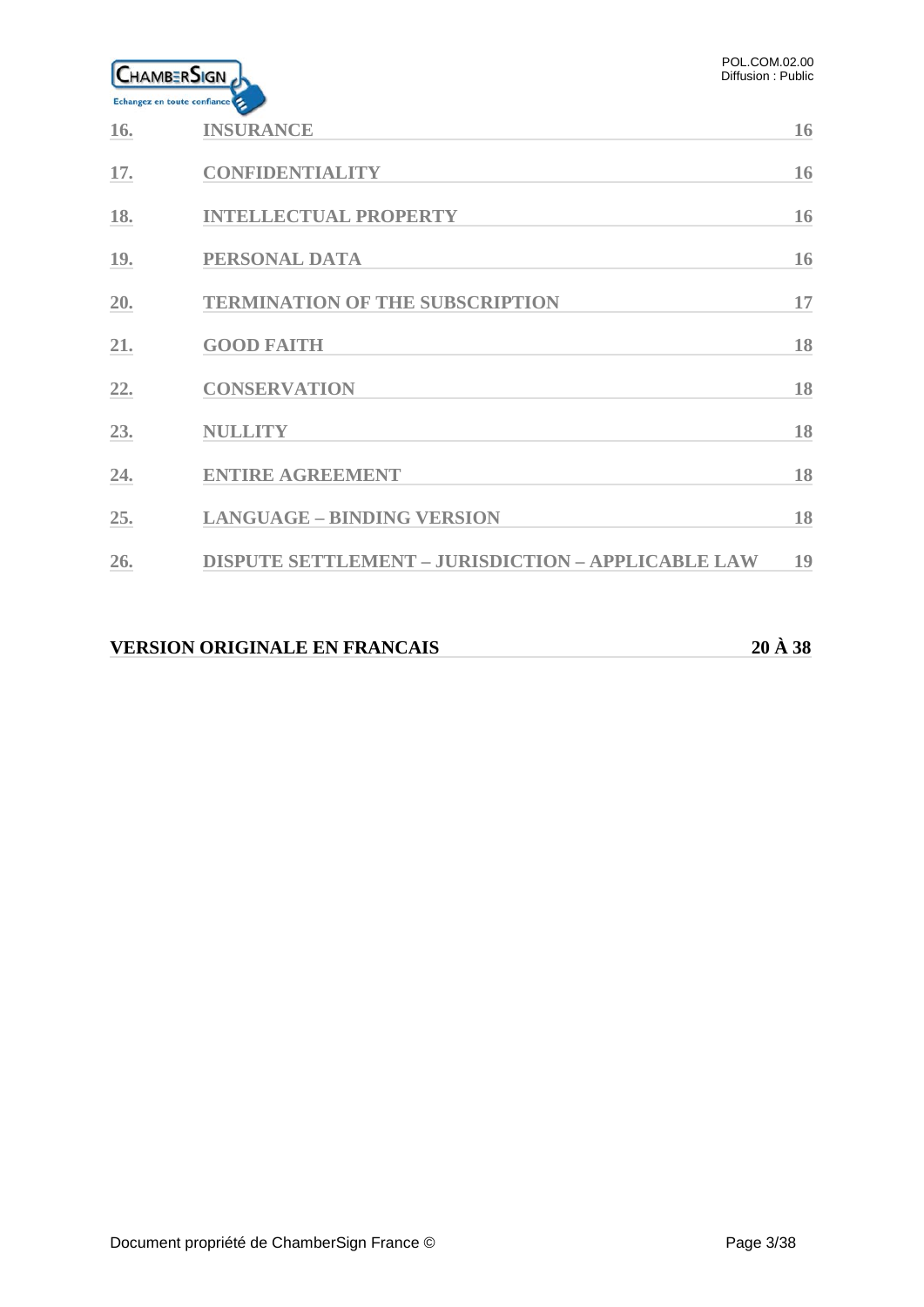

<span id="page-3-0"></span>1. ChamberSign France provides the legal representative, holder and certificate user with certification services.

2. Any use of the services offered implies the consultation and unreserved acceptance of these general terms.

3. The legal representative, holder and certificate user acknowledge that they have read, understood and approved these general terms and the certification policy of the Identio RGS \*\* certificate of ChamberSign CA 1.2.250.1.96.1.6.4.1, accept their content in full and acknowledge that they are bound by all of their provisions.

4. The legal representative, holder and certificate user acknowledge that they have the necessary skills and means for using the certificates.

5. The certificate user acknowledges having checked that the IT configuration used is completely secure and that it does not contain any virus and that it is in perfect working condition.

6. The legal representative, the holder and the certificate user acknowledge that they are aware of the type, purpose and terms of using the certificates and have claimed and obtained the information required for using the certificates in full knowledge of the facts.

# <span id="page-3-1"></span>**2. DEFINITIONS**

7. The terms defined below shall have the following meanings between the parties:

- "user application": application services using certificates issued by ChamberSign France for purposes of authentication of the holder;

- "authentication": aims at checking the identity claimed by a person or machine (hereafter referred to as "entity"). Generally speaking, the authentication is preceded by an identification, which enables this entity to make itself known to the system through an element that has been given to it. In other words, the identification consists in providing a previously-registered identity, and the authentication consists in providing proof of this identity;

- "certification authority" or "CA": legal entity which, within an electronic certification service provider (CSP), is in charge, in the name and under the latter's liability, of applying a certification policy and has the capacity to issue electronic certificates in relation to this certification policy. It is hereafter referred to by the words "ChamberSign France";

- "delegated registration authority" or "DRA": only intervenes during the one-on-one meeting with the holder and the handover of the key support;

**-** "key pair": couple of keys made up of one public key and one private key, generated in relation to a PKI-type of infrastructure (technical solutions based on public-key cryptography);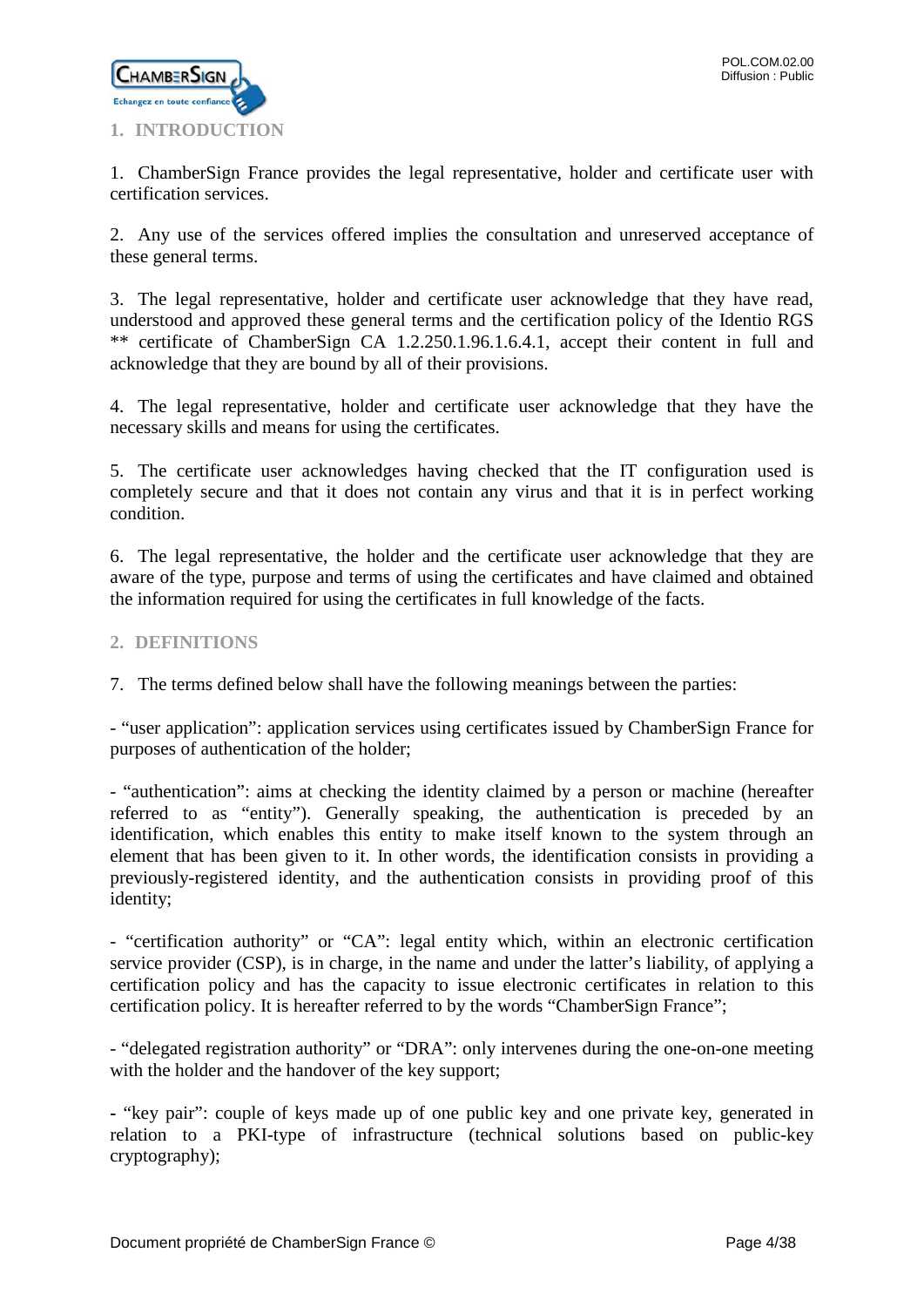

**-** "registration office" or "RO": checks the identification information of the future holder of a certificate, and where necessary other specific attributes, before transferring the corresponding request to the appropriate KMI department;

- "certificate": electronic file certifying that a key pair belongs to the holder or to the material element or software identified in the certificate. The certificate is signed by the certification authority;

- "compromise": disclosure or suspected disclosure or loss of confidential information as a result of infringing a security measure and leading to a possible loss in confidentiality and/or integrity of the data in question;

- "certification practices statement"**:** text defining the practices used by a certification authority in order to issue certificates and more generally the practices of all of the components of the certification authority in the whole life-cycle of a certificate; hereafter referred to as "CPS";

**-** "confidential data": the holder's strictly personal data which should absolutely be kept secret and which are: the certificate's private key, the collection code and the activation code of the private key;

- "entity": administrative authority or company defined broadly, i.e. also private-law legal entities such as associations;

- "key management infrastructure": series of components, functions and processes devoted to managing cryptographic keys and their certificates used by trustworthy services; hereafter referred to as "KMI";

- "LAR": list of certification authority revoked certificates;

- "CRL": certificate revocation list;

- "certification agent": person appointed by the legal representative of the customer entity in order to collate the documents of the certificate application files, to perform the one-on-one recognition with the holders and to perform the certificate revocation requests;

- "OID": object identifier identifying the certification authority's certification policy;

**-** "certification policy": series of rules, identified by a name (OID), defining the standards with which ChamberSign France complies in relation to these terms and indicating the applicability of a certificate to a particular community and/or to a class of applications with shared security standards; hereafter referred to as "CP";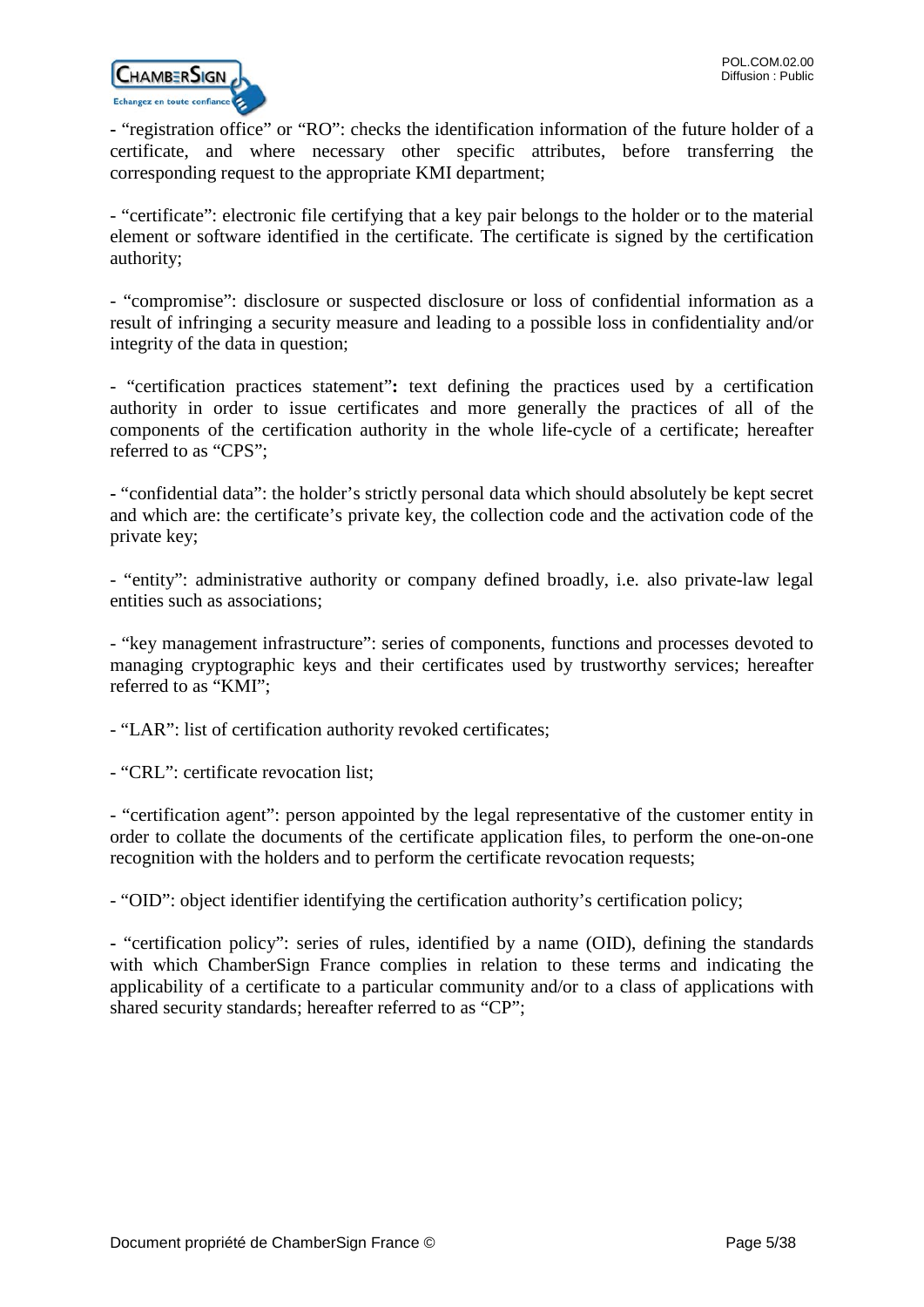

**-** "holder"**:** private individual identified in the certificate and who holds the private key corresponding to the public key that is in this certificate;

**-** "revocation": action performed by the holder, agent, a legal representative of the entity or ChamberSign France which aims at ceasing the validity of the certificate. This action may be performed further to a change in information contained in the certificate or in the case of a compromise. In this respect, a certificate which has been revoked is recorded on the CRL (certificate revocation list);

**-** "electronic signature": use of a reliable identification process guaranteeing its relation with the deed to which it is attached, in accordance with applicable legislation;

-"certificate user": entity or private individual receiving a certificate and who relies on it for checking an authentication value from the holder of the certificate or for checking an electronic signature from the holder of the certificate; Example: addressee of a signed email or signatory of a contract signed electronically.

# <span id="page-5-0"></span>**3. PURPOSE**

8. These general terms aim at defining the content and methods of application of the certification services provided by ChamberSign France as certification authority to the holders, legal representative, DRA and certification agent, and at specifying the undertakings and obligations of these various parties involved.

#### <span id="page-5-1"></span>**4. TERM – APPLICATION**

9. These general terms of use are binding on the legal representative, the holder and the certification agent, where appropriate, as from their acceptance by the latter. They vouch for these general terms being respected by the certificate user.

10. These general terms are binding throughout the whole period of the services being put online, without prejudice to any updates to them.

11. ChamberSign France undertakes to provide the legal representative, the holder and the certification agent, where appropriate, with the new general terms of use.

12. Any use of the services by the legal representative, the holder and the agent after the amendments of the general terms implies acceptance by the latter of the new general terms.

13. The general terms of use apply as from their signature.

14. The supply of the certification services is subject to the payment of the agreed price.

15. The general terms of use are signed for a period of three years.

16. These general terms of use may be renewed automatically once, for a period of three years.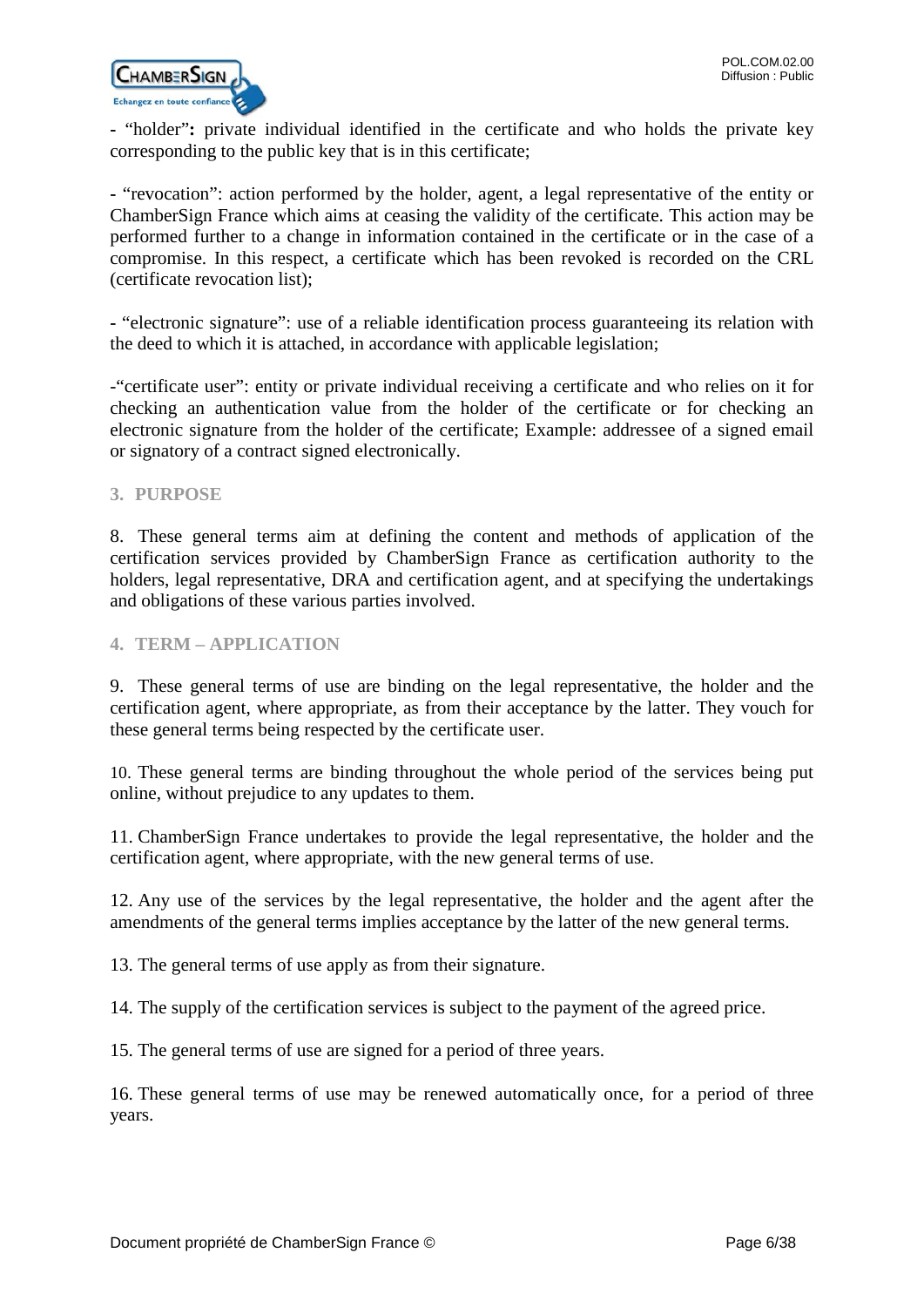

17. In the case of absence of renewal or when the customer entity has not settled the renewal price, these general terms are automatically terminated.

18. The certificates will then no longer be usable and shall be revoked by ChamberSign France after information sent to the customer entity.

# <span id="page-6-0"></span>**5. REQUESTS FOR CERTIFICATES AND RENEWAL**

#### <span id="page-6-1"></span>**5.1 REGISTRATION OF CERTIFICATE APPLICATION FILES**

19. The certificate application file sent to ChamberSign France will include at least the following elements:

- a written certificate request, signed and dated less than three months ago by the future holder and, if different, by the legal representative or his/her assignee or the certification agent;
- an official valid identification document of the future holder including an ID photograph presented to ChamberSign France which keeps a copy of it;
- an official valid identification document of the signatory of the request including an ID photograph presented to ChamberSign France which keeps a copy of it;
- the general terms of use, signed.

20. The holder or the legal representative of the entity and the agent may make a certificate request by completing the certificate request form on the ChamberSign France website: [www.chambersign.fr.](http://www.chambersign.fr/)

21. They then send the supporting documents required by post, or attend the registration office directly.

22. The supporting documents to be enclosed when making an initial certificate request are specified in the subscription form.

<span id="page-6-2"></span>**5.2 VERIFICATION OF THE REQUEST**

23. The registration office performs the following operations:

- checks and confirms the identity of the future holder;
- checks the coherency of the supporting documents presented;
- ensures that the future holder is aware of the terms applicable for using the certificate as stipulated in this document.

# <span id="page-6-3"></span>**5.3 REJECTION OF THE REQUEST**

24. In the case of missing documents and after a reminder regarding the supply of these documents, the registration office reserves the right to reject the certificate request.

25. It informs the holder, certification agent or legal representative of the entity of the same.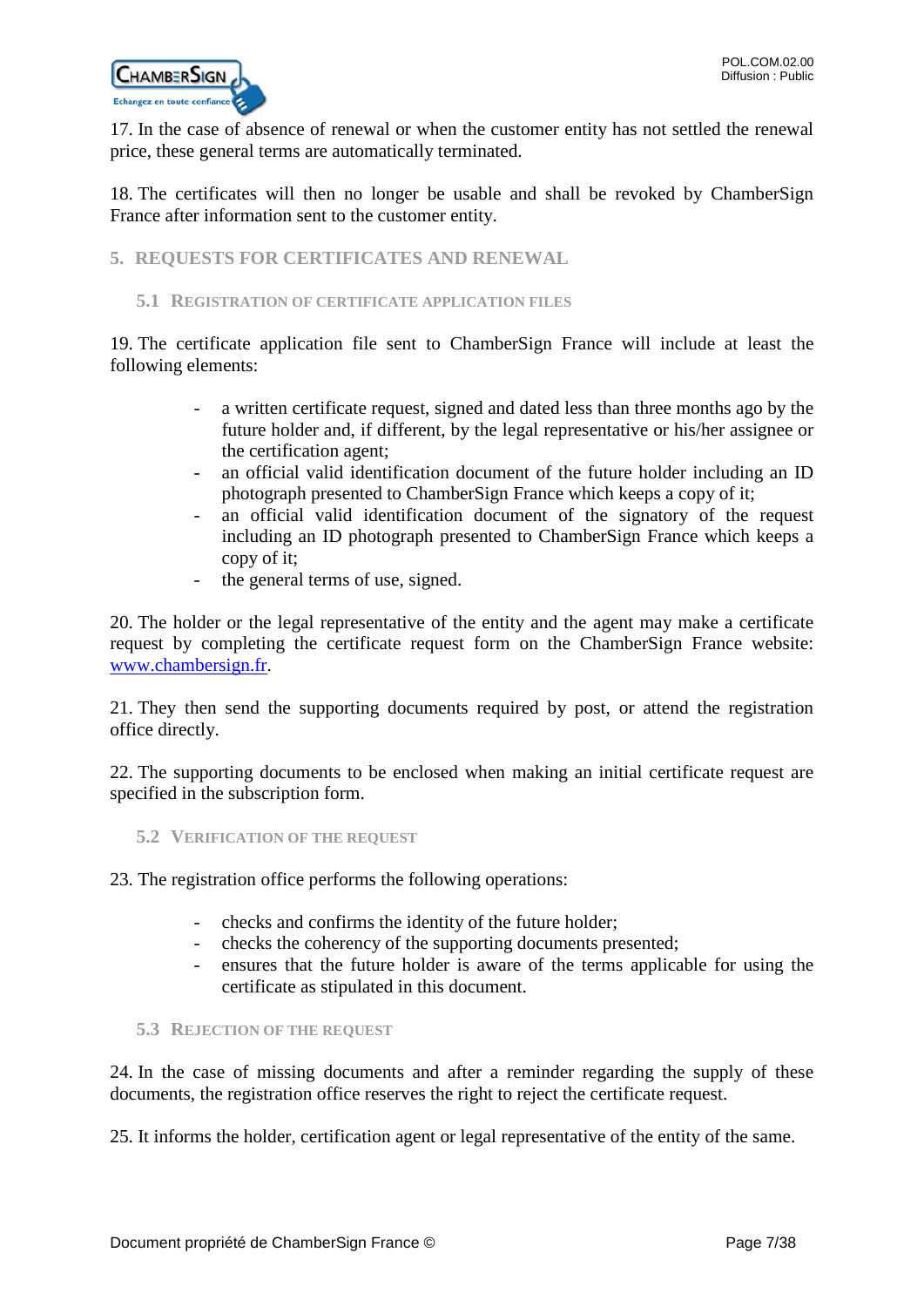

#### <span id="page-7-0"></span>**5.4 ISSUANCE OF THE CERTIFICATE**

26. After authentication of the origin and verification of the integrity of the request sent by the registration office, ChamberSign France generates the certificate, the holder's key pair, his/her authentication mechanism, the activation codes ...

27. Each certificate request is subject to a one-on-one meeting of the holder with an RO, a DRA agent or the certification agent.

28. The one-on-one recognition process may be performed, where appropriate, with a representative of ChamberSign France empowered for this purpose during the latter's visit to the holder, in particular when performing a training session on electronic signatures given by ChamberSign France.

29. The availability of the certificates issued by ChamberSign France after the registration process gives rise to the issue of an availability notice via email sent to the holder who should follow the instructions set out in the said message in order to collect them.

30. For certificates confined on physical media (USB flash drives), the physical media and ChamberSign France certificates are collected from the RO, the DRA, the certification agent or from a person appointed by ChamberSign France.

These certificates are generated on Gemalto MultiApp ID IAS ECC media.

31. The holder must collect his/her certificate as from receipt of the message informing him/her of its availability. ChamberSign France reserves the right to abandon the certificate issuance process if the holder has not come forward to collect his/her certificate 2 months after the said message.

<span id="page-7-1"></span>**5.5 ACCEPTANCE OF THE CERTIFICATE**

32. ChamberSign France is informed of the collection of each certificate. The holder must test his/her certificate by using the service provided for this purpose on the ChamberSign France website.

33. The holder is required to inform ChamberSign France of any inaccuracy or fault in the Certificate within seven business days following the collection of the Certificate, in order for the latter to be revoked and a new one provided.

34. The holder is deemed to have tested and accepted his/her certificate once a period of 2 months has passed after collection of the Certificate or if he/she has used his/her certificate.

# <span id="page-7-2"></span>**5.6 ASSISTANCE**

35. In order to assist the holder, technical instructions on using the certificate are delivered to him/her during the one-on-one meeting and a telephone assistance or hot line is available on 08 92 23 02 52 (0.34 Euros incl. taxes per minute in Metropolitan France only) from 9a.m. to noon and from 2p.m. to 5p.m., on business days.

36. A tutorial and a FAQ section are available on the ChamberSign France website at the following address: [http://www.chambersign.fr.](http://www.chambersign.fr/)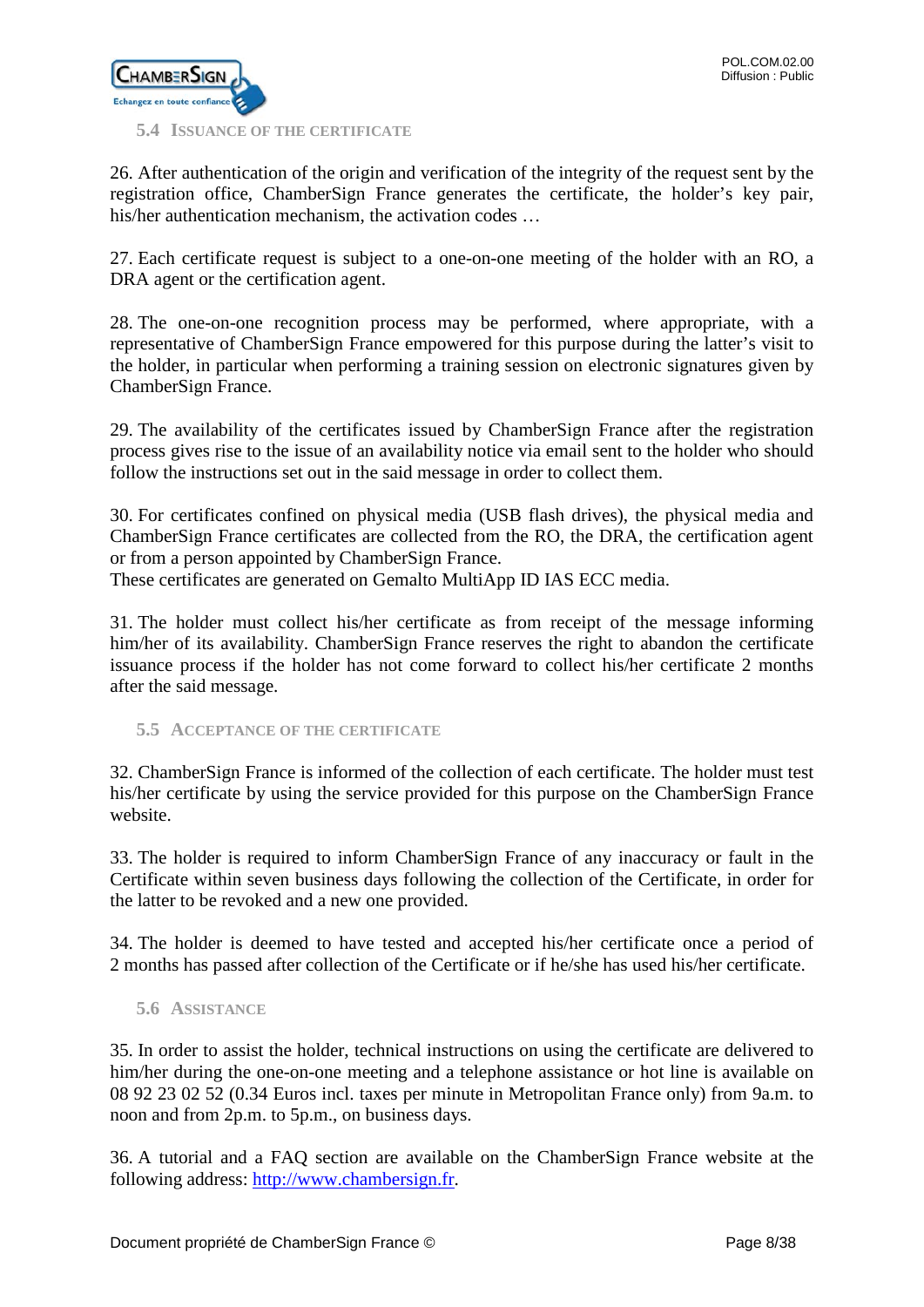

# <span id="page-8-0"></span>**5.7 RENEWAL**

37. The renewal of a certificate at the end of its validity period implies sending the supporting documents that are no longer valid or that have been amended, in accordance with the subscription form. All holders are informed by email of the upcoming expiry of their certificate. If the holder wishes to renew it, he/she makes a renewal request before the expiry date on the ChamberSign France website.

38. The renewal of a certificate only implies a change in validity dates but not in any of the other pieces of information which remain identical to the previous certificate.

39. The renewal of the certificate implies a renewal of the corresponding key pair.

<span id="page-8-1"></span>**5.8 AMENDMENT OF THE CERTIFICATE**

40. The amendment of a certificate corresponds to changes in information without changing the public key. ChamberSign France does not make any amendment to a certificate; in the case of a change in the information contained in the certificate, a new certificate request must be made, in accordance with the terms and conditions set out in paragraphs 72 and 91 of these general terms of use.

# <span id="page-8-2"></span>**6. CONDITIONS FOR USING CERTIFICATES AND RESTRICTIONS**

41. The use of the holder's private key and of the certificate must remain strictly limited to authentication services.

42. The certificates must not be used for personal purposes.

# <span id="page-8-3"></span>**7. CERTIFICATE VERIFICATION PROCEDURE**

43. ChamberSign France undertakes to provide a consultancy service on its [www.chambersign.fr](http://www.chambersign.fr/) website enabling to check the validity of the certificates it has issued.

44. This service is available 24 hours a day.

45. The information made available by ChamberSign to the certificate user will enable the latter to check and validate the status of a certificate and of all of the corresponding certification chain, prior to its use, i.e. to check the signatures of the chain's certificates, as the signatures guarantee the origin and integrity of the CRL / LAR.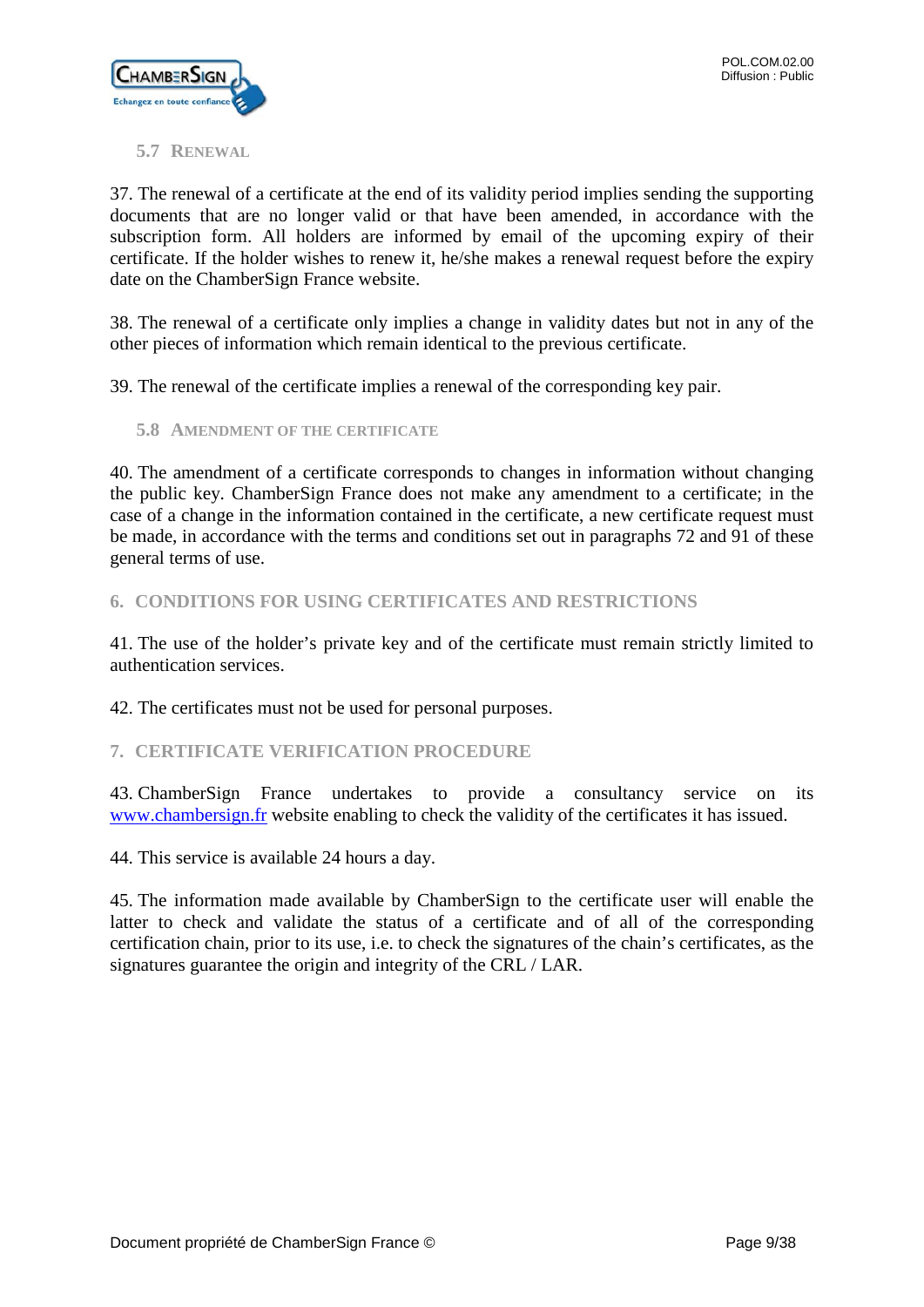

# <span id="page-9-0"></span>**8. REVOCATION OF THE CERTIFICATE**

46. The Certificate may be revoked at any time either by fax, or by registered letter with confirmation of receipt sent to the RO, or online from the following website: [www.chambersign.fr.](http://www.chambersign.fr/)

47. A certificate may be revoked in particular for the following reasons:

- amendment in information contained in the certificate;
- inaccurate information provided in the registration file;
- lack of payment of the price of the certificate by the legal representative or the holder;
- possible or proved compromise of the holder's private key;
- lack of respect by the holder of the rules for using the certificate;
- lack of respect by the holder and/or, where appropriate, the certification agent or the entity of ChamberSign France's CP obligations;
- performance of fraudulent operations;
- termination of the subscription;
- request for revocation of the certificate;
- departure, change in address, death of the holder;
- transfer or stoppage of activity of the holder's entity.

48. The revocation request may be made by the following persons:

- holder;
- certification agent;
- a legal representative of the entity;
- ChamberSign France.

49. When several certificates are stored on the same medium by the holder, the holder must revoke all of these certificates.

50. The revocation request may be made 24 hours a day on the ChamberSign France website.

51. The revocation request may undergo a verification procedure of the information regarding the person making the request and their authority in relation to the certificate.

52. The holder receives confirmation of this revocation, by email.

53. The holder acknowledges and accepts that any use of the certificate, after having become aware of the occurrence of any of the above-mentioned events, will be at his/her own risk, without prejudice to any legal action for liability that ChamberSign France reserves the right to instigate against the holder.

# <span id="page-9-1"></span>**9. CHAMBERSIGN'S OBLIGATIONS**

54. ChamberSign France allocates an OID to its CP which is included in the corresponding certificates that it undertakes to have evolved in the case of evolution in its CP.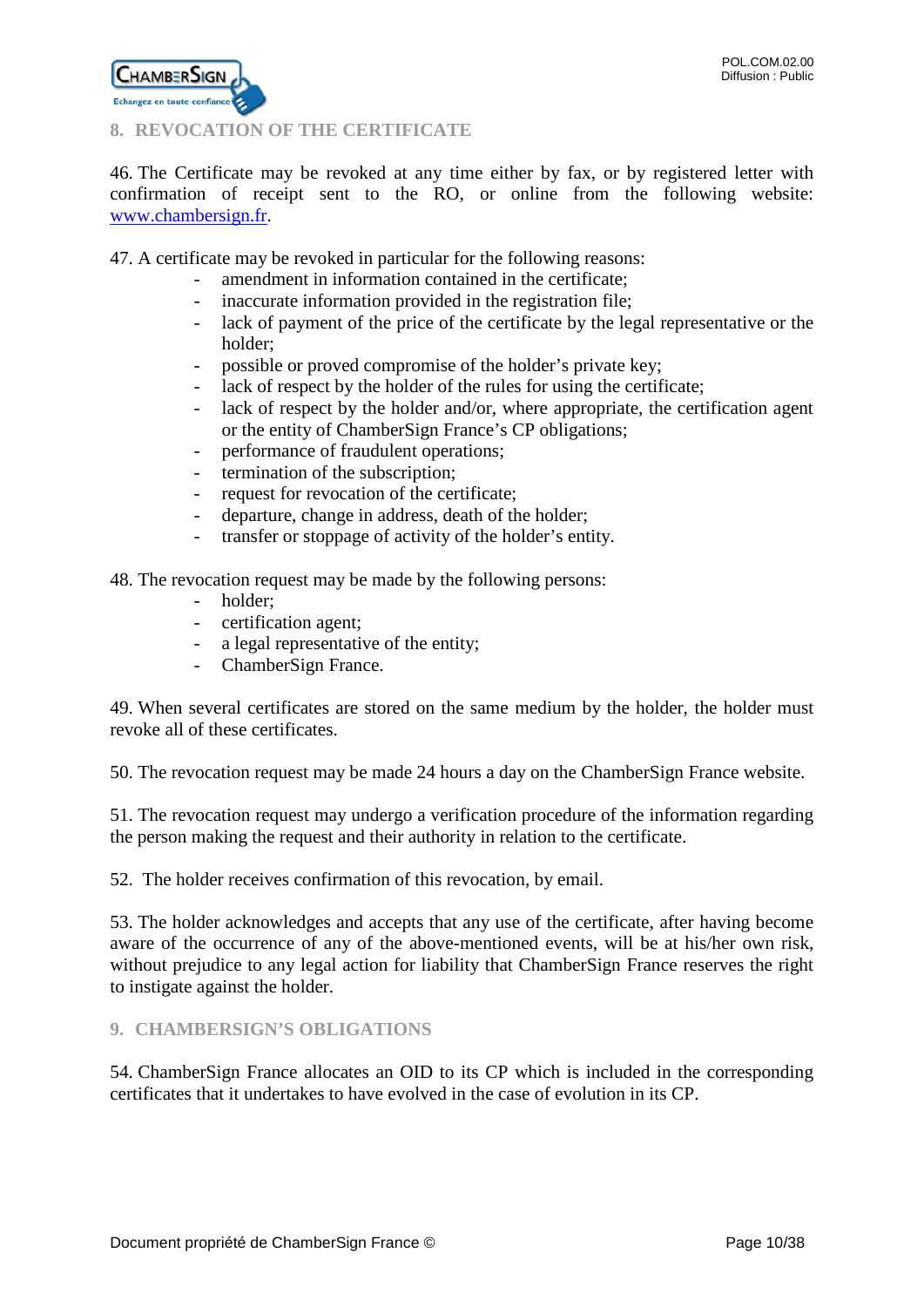

55. It undertakes to ensure the control by the Registration Office of the identification of the Holder, the Legal Representative and where appropriate, the Certification Agent wishing to obtain a signature Certificate.

56. ChamberSign France undertakes to perform the certification services in accordance with the terms and conditions and subject to the restrictions of these general terms of use.

57. ChamberSign France undertakes to show the users of its certificates that it has issued a certificate for a given holder and that this holder has accepted the certificate.

58. It undertakes to endeavour to create and issue certificates that contain information deemed as accurate.

59. For this, ChamberSign France undertakes to ensure that the certificate application file is complete, and that the documents provided apparently comply.

60. It undertakes to ensure that the electronic certificate is delivered to the holder within a period of 48 hours as from receipt of a full file by the registration office.

61. It undertakes to establish, by issuing a certificate, a link between the identity of a person and the information contained in the said certificate.

62. Should the legal representative use the services of an assignee, the Registration Office undertakes to inspect the assignee's identity and to check the existence of an authorisation signed between the legal representative and the assignee.

63. ChamberSign France takes all reasonable steps to ensure that the holders are aware of their rights and obligations regarding the use and management of the keys, the certificates and the equipment and software used for the purpose of the KMI.

64. ChamberSign France takes all necessary measures in order to cover its liability related to its operations and/or activities and possesses the financial stability and resources required for working in compliance with the CP.

65. ChamberSign France has a general obligation of surveillance as regards the security and integrity of the certificates issued by it or one of its components.

66. ChamberSign France undertakes to ensure the proper functioning of the certificates that it issues.

# <span id="page-10-0"></span>**10. HOLDER'S OBLIGATIONS**

67. The holder undertakes to provide all useful, accurate and updated information for creating and managing the certificates throughout the whole term of the agreement.

68. The holder vouches for the accuracy of the information provided and the comprehensiveness of the supporting documents required for the registration in accordance with the article entitled "Requests for certificates and renewal" of these general terms.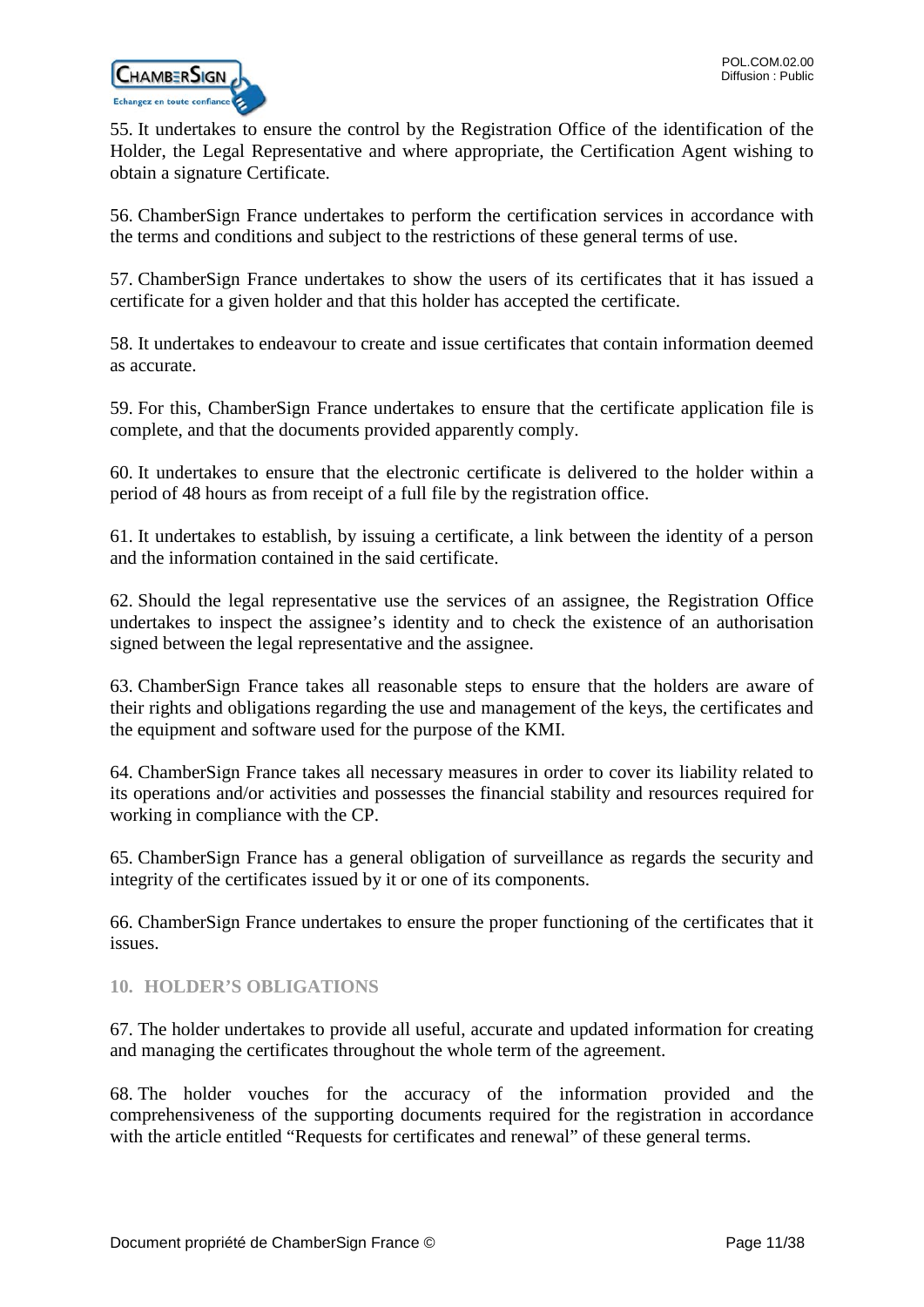

69. The holder acknowledges and accepts that the information provided in this respect is kept and used by ChamberSign France in order to manage the certificates in accordance with the conditions stipulated by law and in particular those regarding the protection of personal data.

70. The holder informs ChamberSign France of any amendment regarding the information contained in his/her certificate.

71. ChamberSign France reserves the possibility to perform random checks regarding the accuracy of the information contained in the certificate.

72. Amendments regarding the information contained in the certificate must be sent by letter with the supporting documents required to the related RO, within a period of 30 days as from their occurrence. Otherwise, ChamberSign France reserves the right, once the period has passed, to revoke the Certificate (or terminate the general terms of use).

73. The holder acknowledges that he/she has been informed of the conditions of installing the certificates of ChamberSign France. In particular, the certificate is the subject of a tutorial available on the ChamberSign France website.

74. The holder chooses equipment and software providing security in keeping with his/her needs for the installation and protection of the certificates and physical media.

75. The holder undertakes to respect the authorised uses of the key pairs and certificates.

76. The holder protects his/her private key by means that are adapted to his/her surroundings.

77. The holder protects his/her activation data and, where appropriate, implements it.

78. The holder protects the access to his/her certificates base.

79. The holder respects the conditions of using his/her private key and the corresponding certificate.

80. The holder must make a revocation request, immediately, of his/her certificate, sent to the Registration Office or made on the [www.chambersign.fr](http://www.chambersign.fr/) website, in the case of compromise or suspected compromise of his/her private key (or the activation data).

81. The holder undertakes not to deliver the certificate attributed to him/her or the protection codes of this certificate.

82. The holder is informed that the personal identity information may be used as elements of authentication during the revocation request.

# <span id="page-11-0"></span>**11. OBLIGATIONS OF CERTIFICATE USERS**

83. The certificate users undertake to respect these general terms.

84. The certificate users check and respect the purpose for which a certificate has been issued.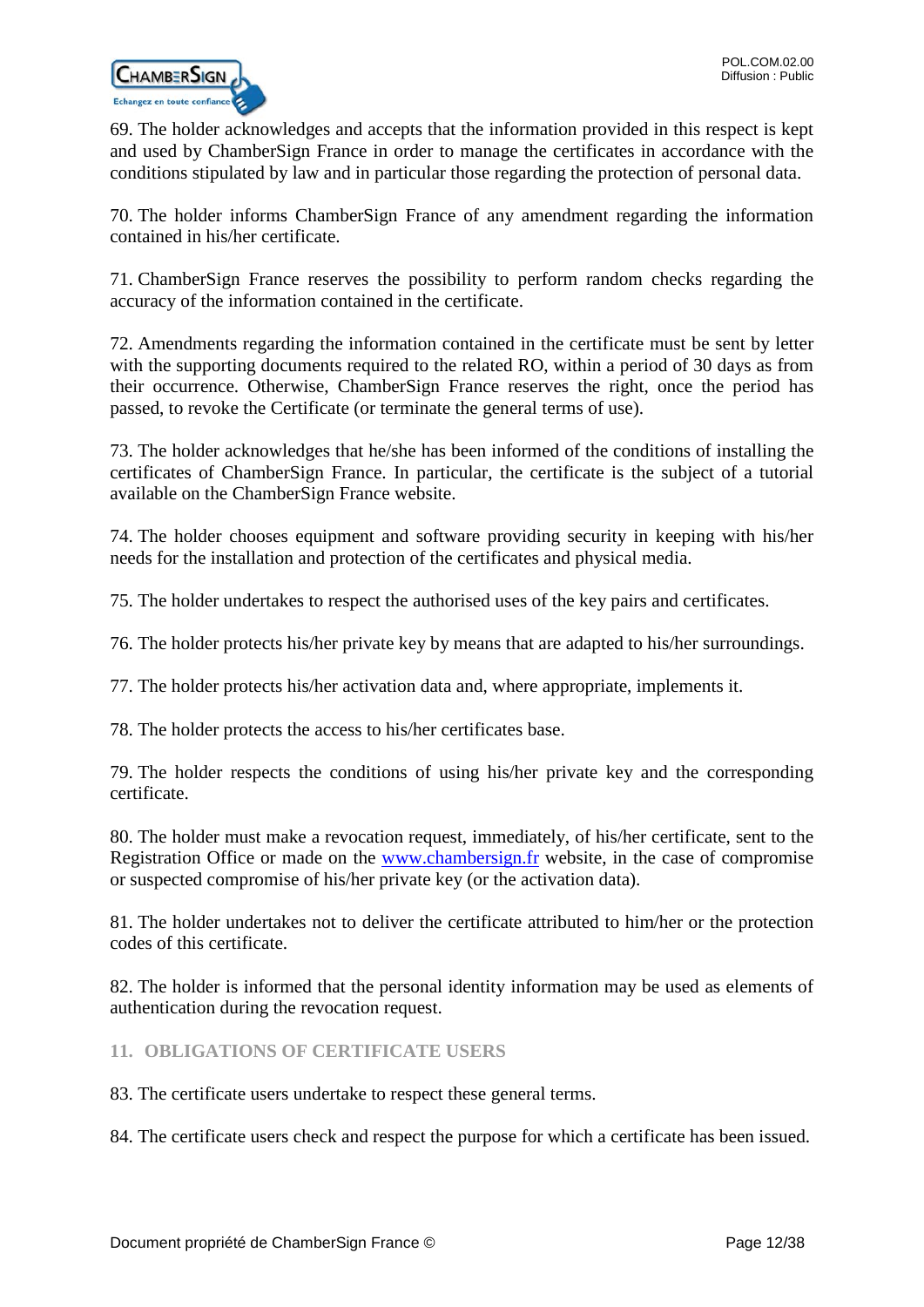

85. The certificate users check that the certificate issued by ChamberSign France is referenced at the security level and for the level of trust required by the application.

86. For each of the certificates of the certification chain, from the holder's certificate to the root certification authority, the users check the status of the certificate and in particular the digital signature of ChamberSign France, issuer of the certificate in question, and inspect the validity of this certificate.

87. The certificate users check and respect the obligations of the certificate users set forth in the applicable CP.

# <span id="page-12-0"></span>**12. LEGAL REPRESENTATIVE'S OBLIGATIONS**

88. The legal representative undertakes to respect these general terms.

89. The legal representative is responsible for managing the certificates issued to its employees or agents in relation to the subscription agreement, and undertakes to ensure that all holders of certificates issued in relation to this subscription agreement respect the related obligations and that no fraud or error is committed. In this respect, the legal representative ensures in particular that the holder:

- does not use the certificates for personal purposes;
- communicates the information required for the creation of the certificate and any amendments throughout the whole term of the subscription agreement;
- respects the revocation procedure described in the article entitled "Revocation":
- keeps the confidential data secret and secure, along with the physical medium of the certificate.

90. The legal representative undertakes to provide all useful, accurate and updated information for the creation and management of the certificates throughout the whole term of the agreement.

91. The amendments regarding the information contained in the certificate must be sent by letter with the required supporting documents to the related RO, within a period of 30 days as from their occurrence. Otherwise, ChamberSign France reserves the right, once this period passed, to revoke the Certificate (or terminate the subscription agreement).

92. The legal representative guarantees the accuracy of the information provided and the comprehensiveness of the necessary supporting documents for the registration in accordance with the article entitled "Requests for certificates and Renewal" of these general terms of use.

93. The legal representative acknowledges and accepts that the information provided in this respect be kept and used by ChamberSign France in order to manage the certificates in accordance with the conditions set out by law and in particular those regarding the protection of personal data.

94. The legal representative acknowledges that it has been informed of the conditions of installing the ChamberSign France certificates. In particular, the certificate is the subject of a tutorial available on the ChamberSign France website.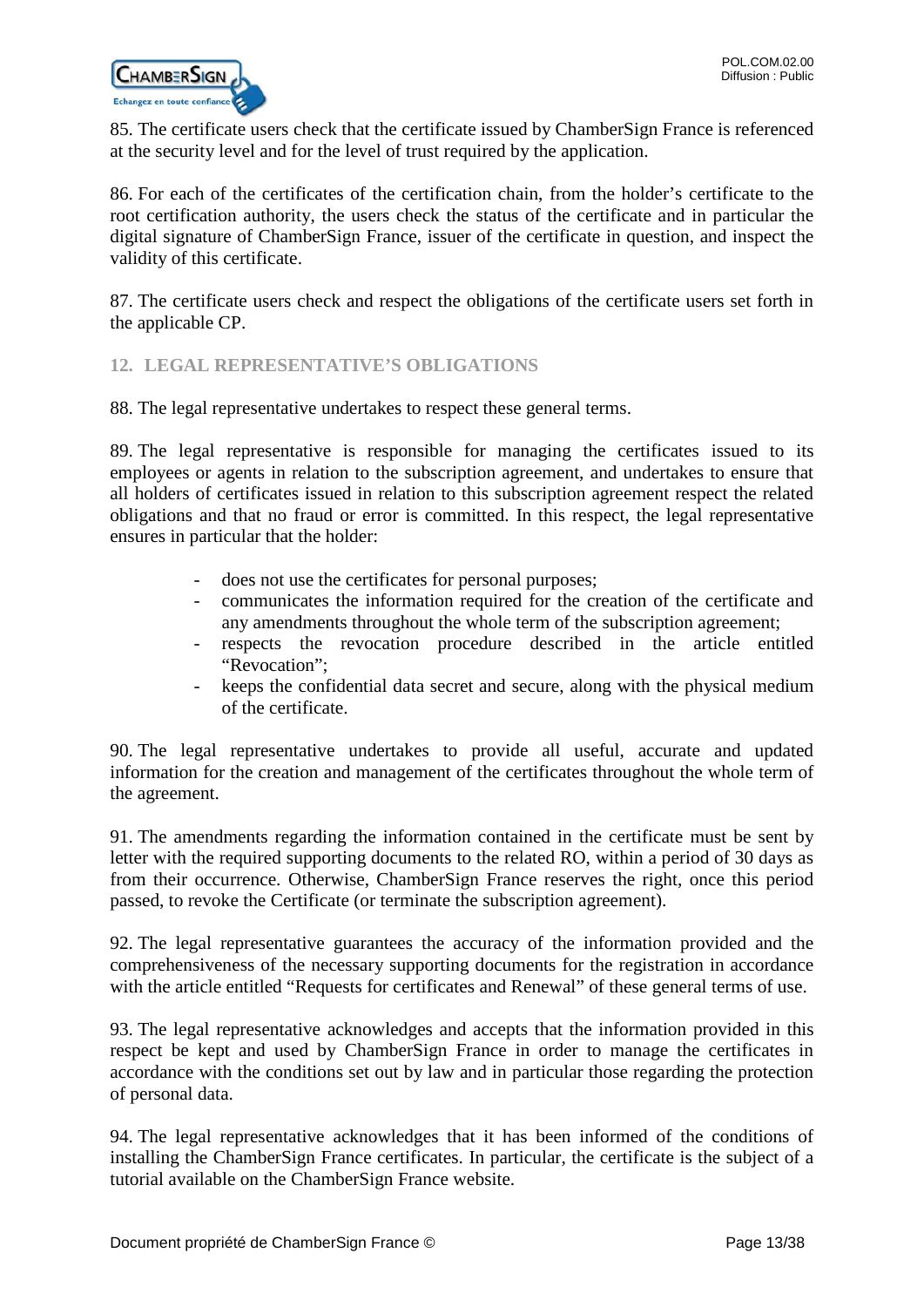

95. The legal representative chooses the equipment and software providing security in keeping with their needs for the installation and protection of the certificates and physical media.

<span id="page-13-0"></span>**13. PRICE**

96. The price of the certification service is assessed in accordance with the pricing conditions issued by ChamberSign France.

- 97. The following settlement means are accepted:
	- \* Cash card;
	- \* Bank transfer;
	- \* Cheque.
- 98. No discount is granted in the case of early settlement.
- 99. ChamberSign France reserves the right to re-invoice bank fees to the holder should the latter issue a bad cheque, along with any costs incurred due to a payment error by the holder.
- 100.The price of the certificate is settled on the date of the one-on-one meeting.
- 101.In the case of lack of settlement within the required period, an indemnity shall be owed, in accordance with law no. 2001-420, calculated on the basis of the rate applied by the European Central Bank to its most recent refinancing operation, increased by 10 percentage points.
- 102.These penalties will be applicable as from the day following the date stipulated for the settlement of the invoice and shall be payable without any reminder being required.
- 103.In the case of lack of settlement, ChamberSign France reserves the right to revoke the certificate without entitling any party to compensation or replacements.
- <span id="page-13-1"></span>**14. GUARANTEES AND EXCLUSIONS**
- 104.ChamberSign France guarantees and maintains the coherency of its CPS with its CP.
- 105.ChamberSign France undertakes to protect and guarantee the integrity and confidentiality of its secret and/or private keys.
- 106.ChamberSign France guarantees the security of the keys that it provides.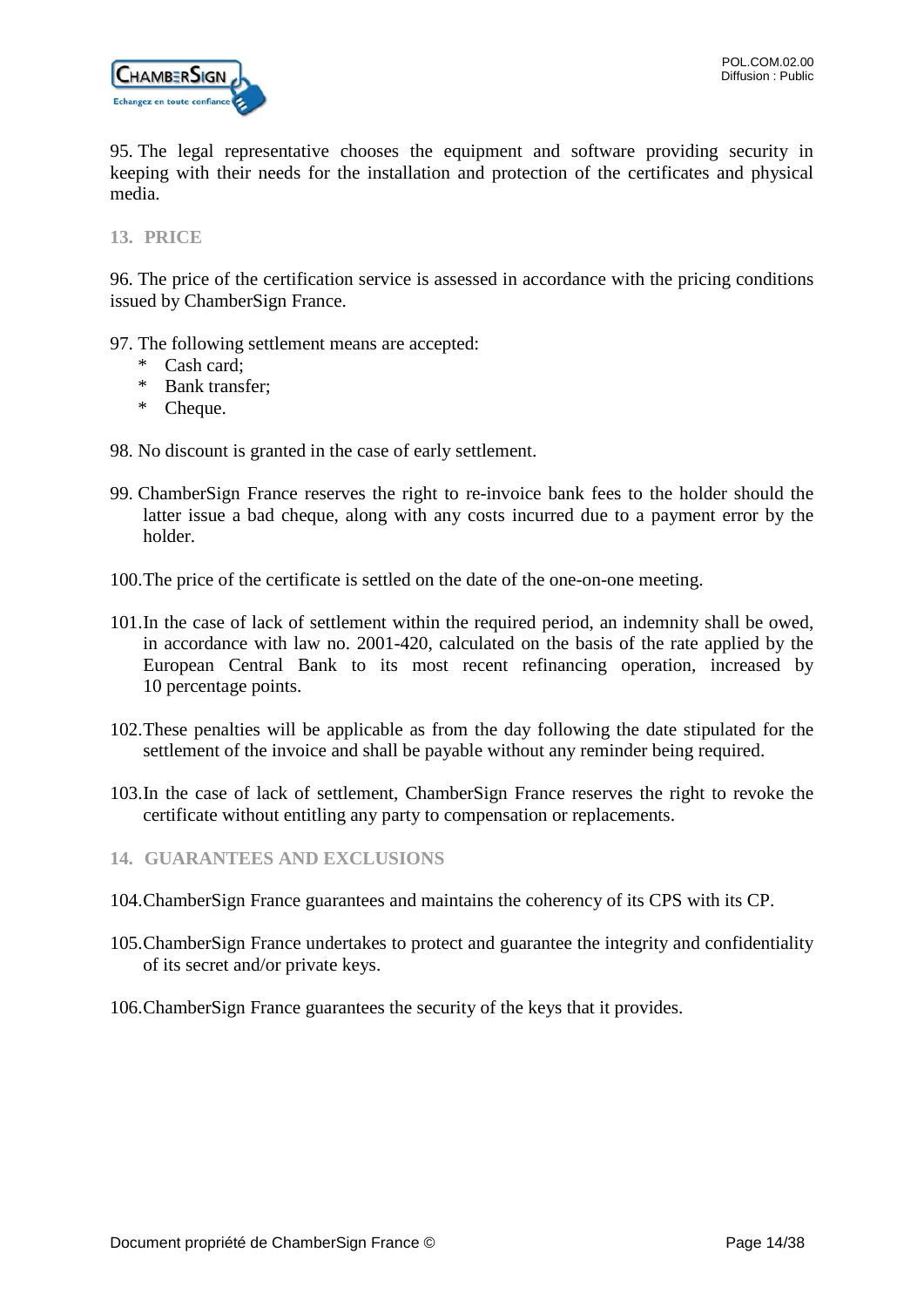

# <span id="page-14-0"></span>**15. LIABILITY**

- 107.ChamberSign France is liable for the compliance of its certification policy with the requirements issued by the Standard-CP.
- 108.ChamberSign France bears the cost of any damaging consequences as a result of failure by it or one of its components to respect its CP.
- 109.In addition, ChamberSign France acknowledges that its liability is incurred in the case of fault or negligence, by itself or one of its components, of any kind and seriousness whatsoever, which may lead to holders' personal data being read, altered or misused for fraudulent purposes, whether this data is contained or in transit in the ChamberSign France certificate management applications.
- 110.It is responsible for maintaining the level of security of the technical infrastructure that it uses for providing its services.
- 111.Any amendment leading to an impact on the level of security provided must be approved by the CA's high-level ruling bodies.
- 112.Only the relevant information of the CP implemented by the CA is shown in the general terms of use.
- 113.ChamberSign France may not be held liable for the prejudice caused by a use of the certificate that exceeds the limits of the authorised use.
- 114.ChamberSign France's liability may not be incurred in the case of inaccurate information due to false declarations, false documents or the absence of information on amendments occurring in the situation of the holder, the legal representative, or the certification agent upon creating the certificate or during its validity period, whether such false declaration, false document or omission is intentional or not.
- 115.Without prejudice to the article entitled "Insurance", ChamberSign France may not, under any circumstances, be held liable for any consequential damage such as, for example, any financial or commercial prejudice, or loss of profits or business, caused by or resulting from the subscription or related to the use of the certificates issued by ChamberSign France.
- 116.It does not take on any commitment or liability regarding the use of a certificate by the holder, the certification agent, the legal representative or the certificate user that does not comply with these General Terms, in particular as regards the inspection procedures on the validity of the certificate during a transaction.
- 117.Furthermore, ChamberSign France may not be held liable for phenomena related to the normal wear and tear of computing media, and in particular the deterioration of the information held on the said media due to the influence of magnetic fields.
- 118.ChamberSign France may not be held liable for damage related in particular to an interruption or fault in the services and applications of the certificate user.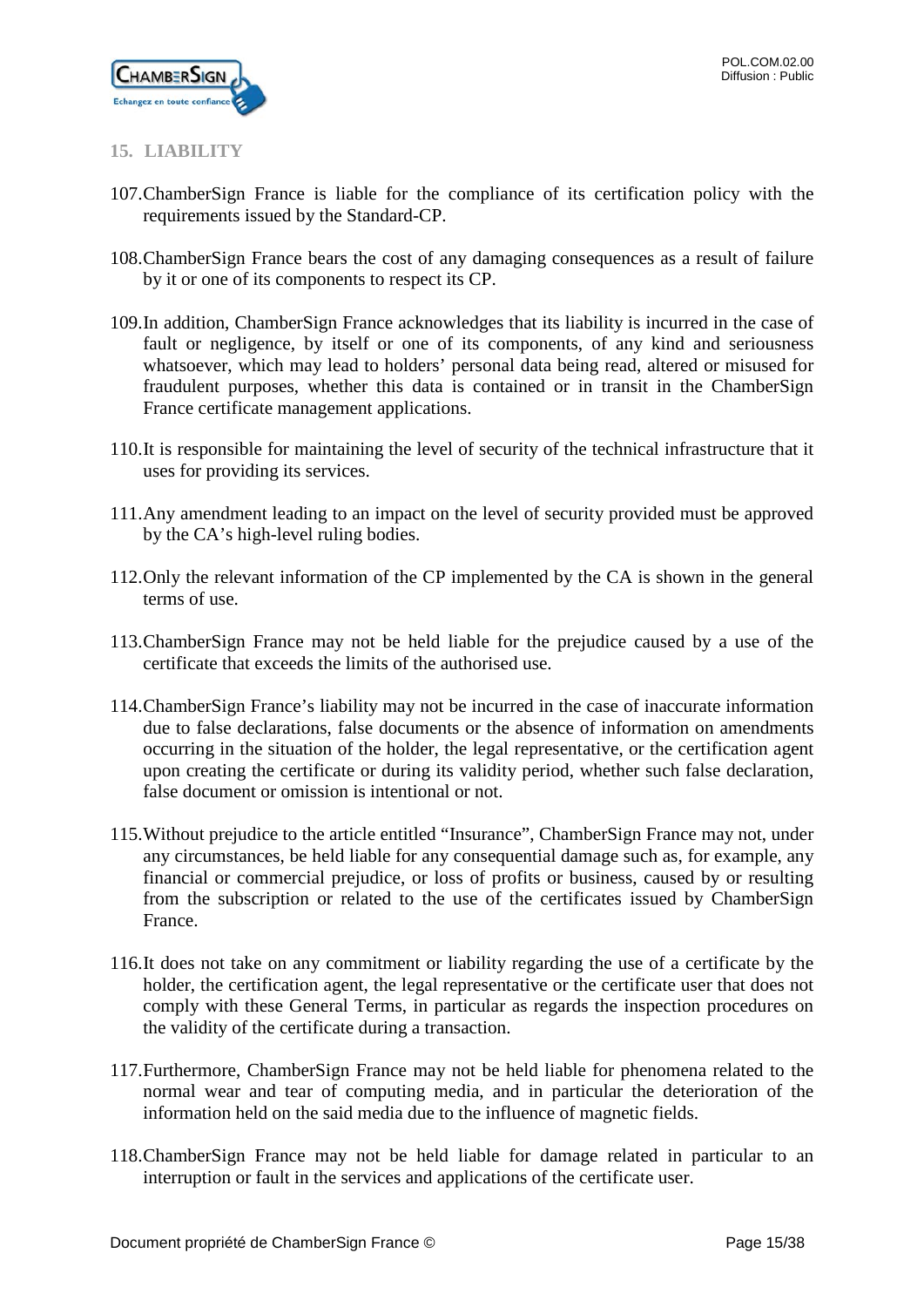

- 119.If the legal representative has acquired one or several physical media, ChamberSign France is only responsible for their physical issue.
- 120.In the case of a fault of the physical medium or its related device driver, CSF will cover the replacement of it.
- 121.ChamberSign France may not be held liable for the use of the private key of the holder, who has personal liability for it. Any damage related to the compromise of the private key is borne by the legal representative.
- 122.ChamberSign France may not be held liable for any illegal use of the certificate when the legal representative, certification agent or holder have not made a revocation request in accordance with these general terms.
- <span id="page-15-0"></span>**16. INSURANCE**
- 123.ChamberSign France has taken out an insurance policy from Gras Savoye covering the consequences of its professional civil third-party liability, for all physical, material and consequential damage resulting from its activity.
- 124.According to the terms of the insurance policy taken out by ChamberSign France, the holder may benefit from the replacement of a lost or stolen Certificate.
- <span id="page-15-1"></span>**17. CONFIDENTIALITY**
- 125.In relation to these general terms, all of the information is confidential and covers all information and all data provided by the parties, in writing or verbally.

126.The parties undertake to:

- treat the confidential information with the same level of protection as they apply to their own confidential information of the same importance;
- keep the information confidential and ensure that it is not revealed or likely to be revealed either directly or indirectly to any third party;
- avoid the confidential information being either copied, reproduced, duplicated, in part or in whole, when such copies, reproductions or duplications are not directly related to the performance of these general terms.

# <span id="page-15-2"></span>**18. INTELLECTUAL PROPERTY**

- 127.The parties declare and guarantee that they have free disposal of the trademarks, names, corporate names and other distinctive signs to be used in relation to these general terms.
- <span id="page-15-3"></span>**19. PERSONAL DATA**
- 128.The personal data collated by ChamberSign France for the purpose of issuing and keeping the certificates may be directly collated from the person in question or indirectly from the legal representative or certification agent and will only be processed for the purpose for which they have been collated.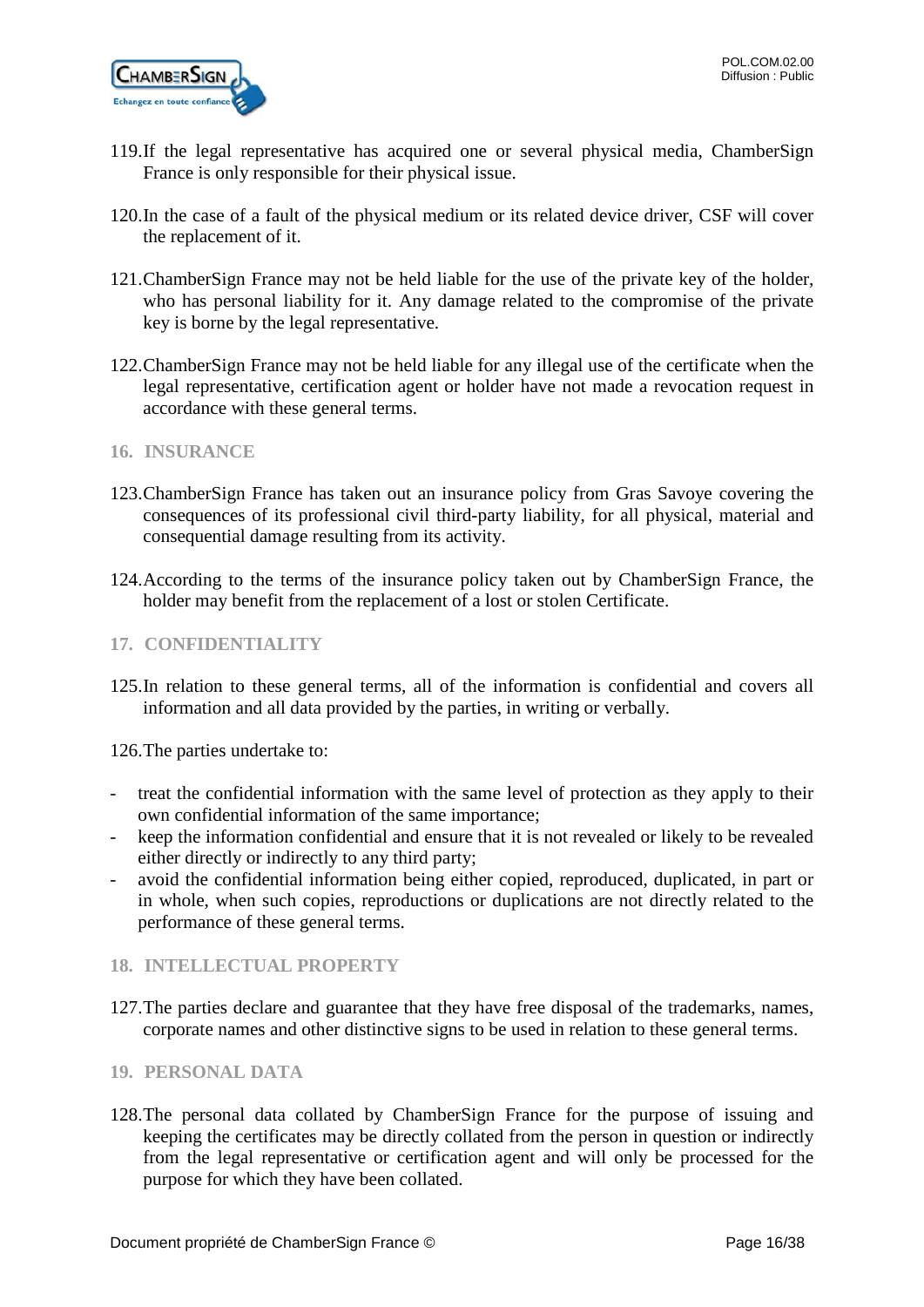

- 129.ChamberSign France represents and warrants that the collection of personal data in relation to these general terms and the processing for which it is responsible is performed in accordance with the terms of law no. 78-17 of  $6<sup>th</sup>$  January 1978 regarding IT, files and freedom.
- 130.In particular, ChamberSign France deals personally with the observation in relation to the persons involved in the collation and processing of personal data of the information specified in article 32 of the law of  $6<sup>th</sup>$  January 1978.
- 131.ChamberSign France ensures the confidentiality and security of the data collated in relation to these general terms.
- 132.However, this data may be provided to the technical operator of ChamberSign France, which respects the same confidentiality policy as ChamberSign France.
- 133.The legal representative, the certification agent and the holder may write to ChamberSign France, at the following address: ChamberSign France - 46 avenue de la Grande Armée - 75 017 Paris, in order to use their rights to access, question, oppose for legitimate grounds, and rectify the information about them and being processed by ChamberSign France, in accordance with the conditions set out by the law of  $6<sup>th</sup>$  January 1978.
- 134.The legal representative, the certification agent and the holder have the possibility of opposing, without cost and without grounds, the fact that the data about them is used for customer canvassing purposes, in particular for commercial canvassing.
- <span id="page-16-0"></span>**20. TERMINATION OF THE SUBSCRIPTION**
- 135.The legal representative, certification agent or holder may terminate the subscription at any time, without reason.
- 136.In this case, the latter may not claim the reimbursement of the amounts already paid in relation to the subscription for ChamberSign France's certification service.
- 137.ChamberSign France may terminate the subscription in advance if the legal representative, certification agent or holder do not respect the contractual obligations incumbent upon them, after formal notice sent by registered letter with confirmation of receipt, remaining unanswered after 30 days.

138.The subscription is terminated automatically:

- in the case of expiry of all of the certificates that have not been renewed;
- in the case of revocation of the certificates;
- in the case of lack of payment of the price of the subscription.

If, after revocation, ChamberSign France receives a new certificate request from the same person, a new file shall be created and the General Terms of Use should be signed again.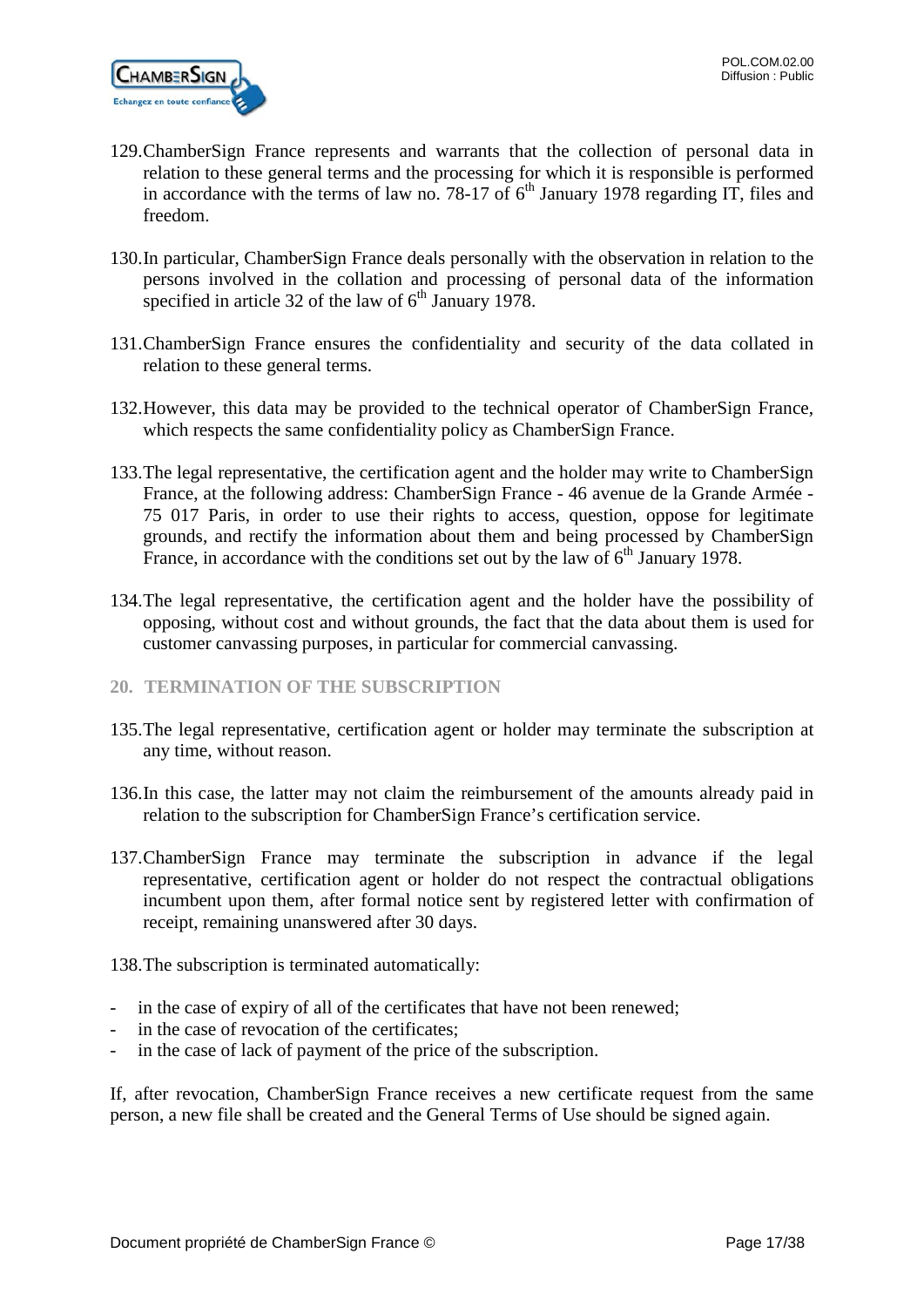

139.In the case of termination occurring before the end of the validity period related to the certificate, for reasons not attributable to ChamberSign France, the price paid by the legal representative or by the holder shall remain acquired by ChamberSign France.

# <span id="page-17-0"></span>**21. GOOD FAITH**

140.The parties agree to perform their obligations in complete good faith.

# <span id="page-17-1"></span>**22. CONSERVATION**

- 141.ChamberSign France shall keep the documents regarding the proof of the holders' identification inspection for the periods stipulated in the certification policy.
- 142. The logbooks shall be kept on site for a period of 30 days.

143. After being generated, they shall be archived quickly and at the latest within a period of one day, and for five years.

- 144.The registration files are archived for a period of 5 years.
- 145.The certificates of ChamberSign France and of the holders, and the CRLs issued by ChamberSign France are archived for a period of 5 years.
- 146.The accepted certificate application files are archived for a period required for the purpose of supplying proof of the certification as stipulated by legal procedures, in accordance with applicable law.

# <span id="page-17-2"></span>**23. NULLITY**

147.Should one or several clauses of these general terms be deemed as null and void or declared as such by a law, regulation or further to a final ruling from a jurisdiction, the other clauses shall maintain their full validity except in the case of characteristics that are inseparable from the disputed clause.

# <span id="page-17-3"></span>**24. ENTIRE AGREEMENT**

- 148.The parties acknowledge that the general terms, subscription form, pricing list and certification policy of ChamberSign France and any contractual document regarding the issuance and management of the certificates constitute the whole of the agreement.
- 149.In the case of contradiction, these terms shall prevail over any other document constituting the previously-defined contractual whole.
- 150.These documents may only be amended by written rider or exchanges of correspondence dated and signed by both parties.

# <span id="page-17-4"></span>**25. LANGUAGE – BINDING VERSION**

151.The present general terms are translated in the English language for information purposes only. The original and binding version of the general terms shall be in the French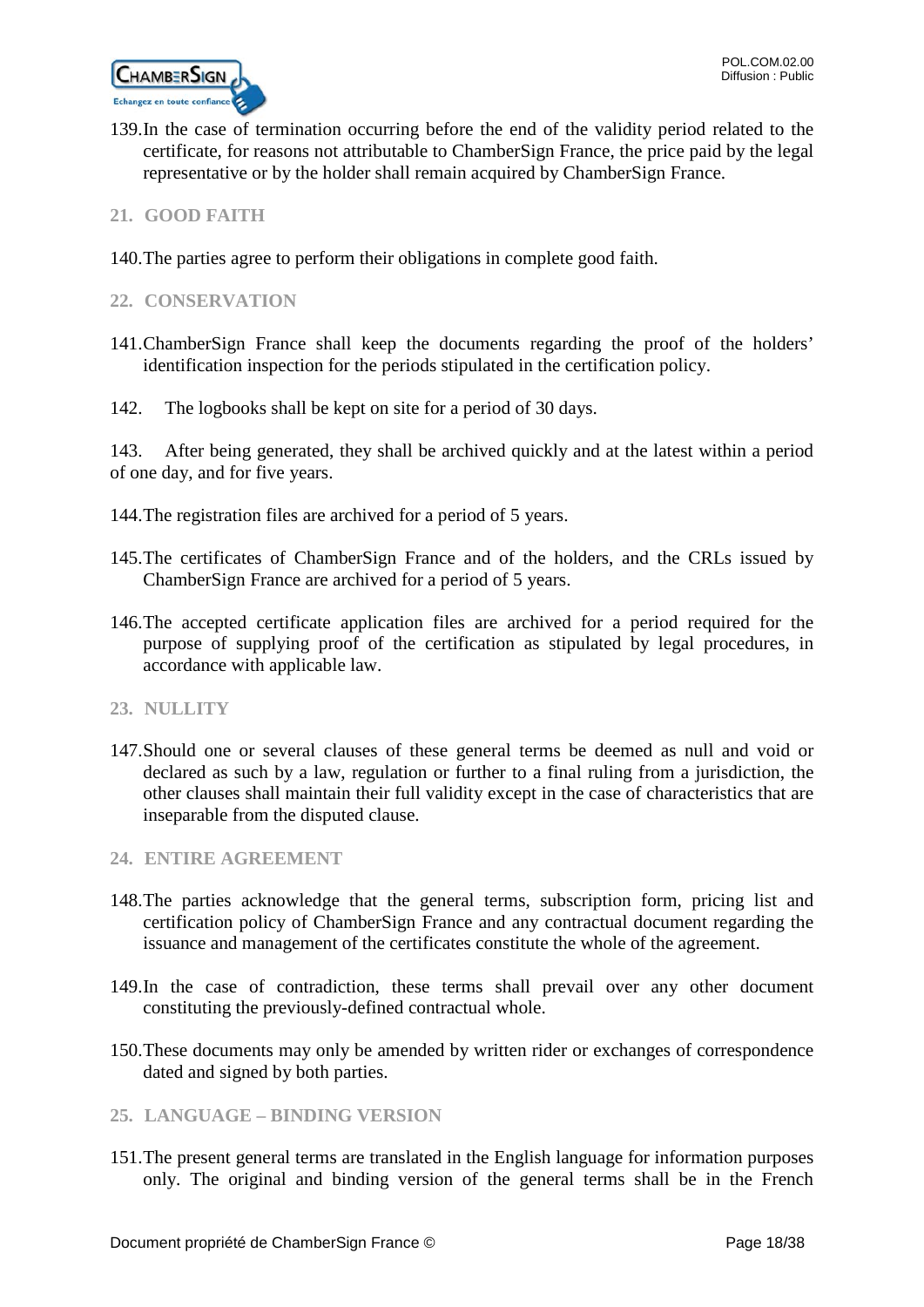

language. In the event of any discrepancy between the French and any other version in connection with the interpretation and construction hereof, the French version shall prevail.

<span id="page-18-0"></span>**26. DISPUTE SETTLEMENT – JURISDICTION – APPLICABLE LAW**

- 152.In the case of difficulty in interpreting and performing the terms of the contractual documents or of one of their riders, the parties decide to submit this difficulty to an outof-court procedure and/or if necessary, use the services of an appraiser.
- 153.Otherwise, cases will be referred exclusively to the judicial courts.
- 154.These general terms are governed by French law.
- 155.The same applies for the form and content rules, notwithstanding the places of performance of the substantial or ancillary obligations.
- 156.The French laws and standards applicable to authentication-use electronic signature certificates are in particular:
	- Law no. 78-17 of  $6<sup>th</sup>$  January 1978 related to IT, files and freedom;
	- Order no. 2005-1516 of 08 12 2005 regarding electronic exchanges between users and the administrative authorities and between the administrative authorities;
	- Decree related to Order no. 2005-1516 of 08 12 2005;
	- RGS Authentication Standard Certification Policy;
	- ETSI TS 102 042 VI. 3.4 (December 2007).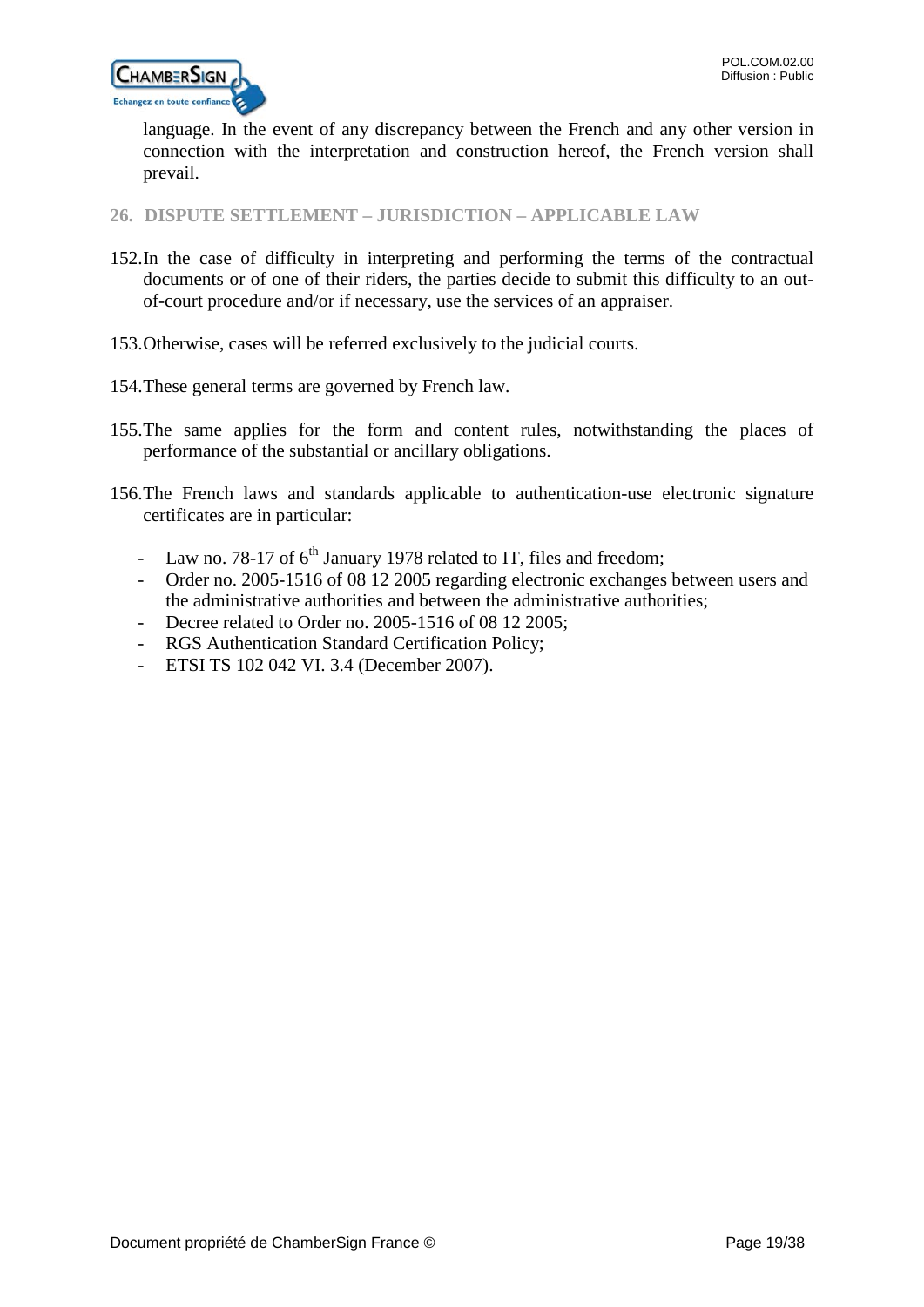

 $\overline{\phantom{a}}$ 

i

| <b>Conditions Générales d'Utilisation</b><br><b>Identio RGS **</b> |            |  |                     |                                                                                                                                                                                                                                                                                                        |
|--------------------------------------------------------------------|------------|--|---------------------|--------------------------------------------------------------------------------------------------------------------------------------------------------------------------------------------------------------------------------------------------------------------------------------------------------|
| <b>AC ChamberSign</b><br><b>ChamberSign France</b>                 |            |  |                     |                                                                                                                                                                                                                                                                                                        |
|                                                                    |            |  |                     | <b>CHAMBERSIGN</b><br>Echangez en toute confiance                                                                                                                                                                                                                                                      |
|                                                                    |            |  | Objet du document : | document est<br>à<br>Ce<br>lié<br>la<br>hiérarchie d'autorités<br>de<br>certification ChamberSign France<br>« AC CHAMBERSIGN ».<br>a pour objet de définir le<br>Ш.<br>et les modalités<br>contenu<br>d'application des services<br>de<br>certification<br>fournis<br>par<br><b>ChamberSign France</b> |
| <b>Version</b>                                                     | 00         |  |                     |                                                                                                                                                                                                                                                                                                        |
| Date de diffusion                                                  | 04/02/2011 |  |                     |                                                                                                                                                                                                                                                                                                        |
| Type de diffusion                                                  | Public     |  |                     |                                                                                                                                                                                                                                                                                                        |

# **VERSION ORIGINALE FRANCAISE**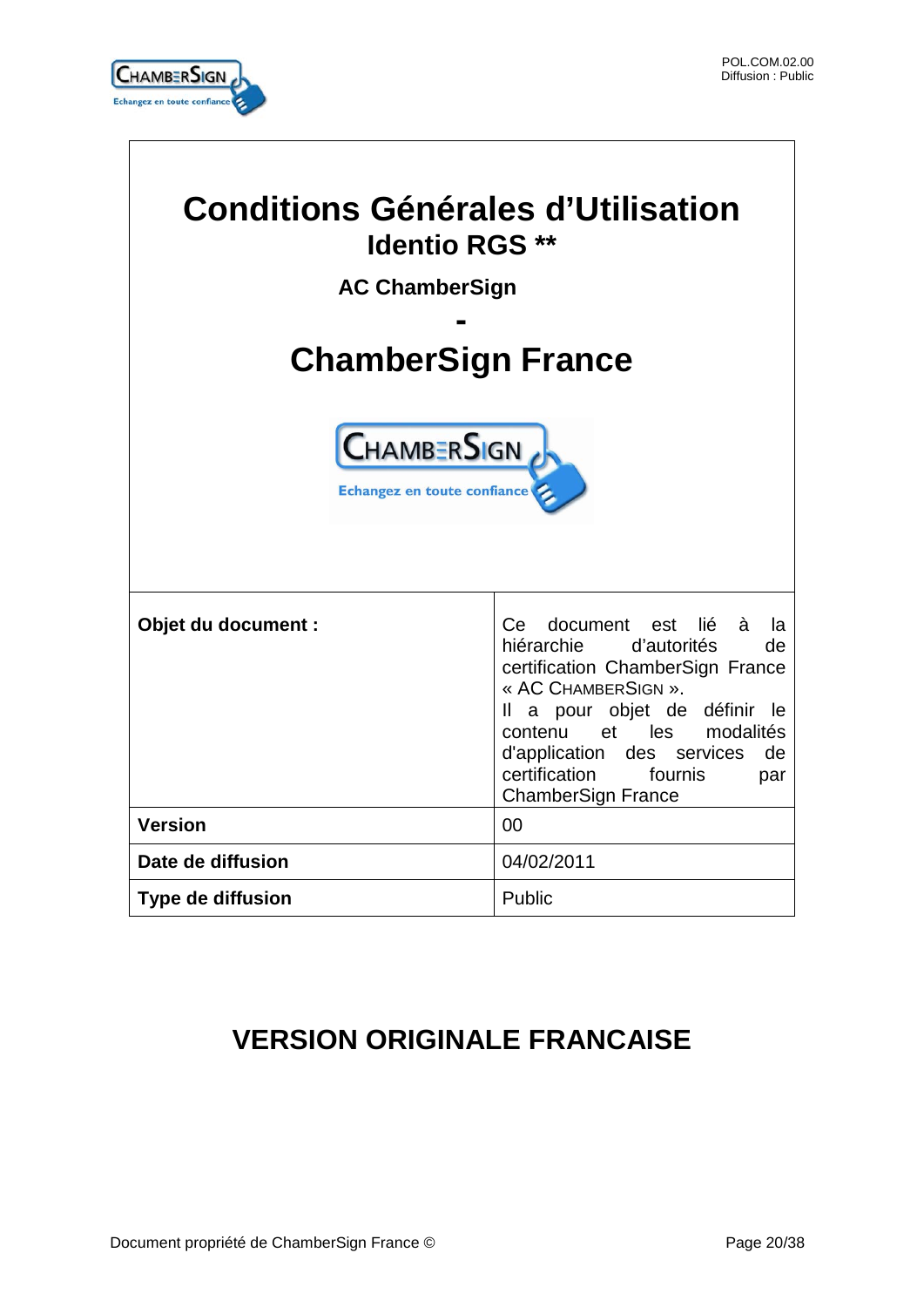

# TABLE DES MATIERES

# **VERSION ORIGINALE EN FRANCAIS**

| 1.                                                   | <b>PREAMBULE</b>                                                                                                                                                                                                                                                           | 23                                           |
|------------------------------------------------------|----------------------------------------------------------------------------------------------------------------------------------------------------------------------------------------------------------------------------------------------------------------------------|----------------------------------------------|
| $\mathbf{2}$ .                                       | <b>DEFINITIONS</b>                                                                                                                                                                                                                                                         | 23                                           |
| 3.                                                   | <b>OBJET</b>                                                                                                                                                                                                                                                               | 25                                           |
| 4.                                                   | <b>DUREE - ENTREE EN VIGUEUR</b>                                                                                                                                                                                                                                           | 25                                           |
| 5.                                                   | <b>DEMANDE DE CERTIFICATS ET RENOUVELLEMENT</b>                                                                                                                                                                                                                            | 26                                           |
| 5.1<br>5.2<br>5.3<br>5.4<br>5.5<br>5.6<br>5.7<br>5.8 | ENREGISTREMENT DES DOSSIERS DE DEMANDE DE CERTIFICAT<br><b>VERIFICATION DE LA DEMANDE</b><br><b>REJET DE LA DEMANDE</b><br>DELIVRANCE DU CERTIFICAT<br><b>ACCEPTATION DU CERTIFICAT</b><br><b>ASSISTANCE</b><br><b>RENOUVELLEMENT</b><br><b>MODIFICATION DU CERTIFICAT</b> | 26<br>26<br>26<br>26<br>27<br>27<br>27<br>28 |
| 6.                                                   | <b>CONDITIONS D'USAGE DES CERTIFICATS ET LIMITES</b>                                                                                                                                                                                                                       | 28                                           |
| 7.                                                   | PROCEDURE DE VERIFICATION DES CERTIFICATS                                                                                                                                                                                                                                  | 28                                           |
| 8.                                                   | <b>REVOCATION DU CERTIFICAT</b>                                                                                                                                                                                                                                            | 28                                           |
| 9.                                                   | <b>OBLIGATIONS DE CHAMBERSIGN</b>                                                                                                                                                                                                                                          | 29                                           |
| 10.                                                  | <b>OBLIGATIONS DU PORTEUR</b>                                                                                                                                                                                                                                              | 30                                           |
| 11.                                                  | <b>OBLIGATIONS DES UTILISATEURS DE CERTIFICATS</b>                                                                                                                                                                                                                         | 31                                           |
| 12.                                                  | <b>OBLIGATIONS DU REPRESENTANT LEGAL</b>                                                                                                                                                                                                                                   | 32                                           |
| 13.                                                  | <b>PRIX</b>                                                                                                                                                                                                                                                                | 32                                           |
| 14.                                                  | <b>GARANTIES ET LIMITES DE GARANTIES</b>                                                                                                                                                                                                                                   | 33                                           |
| 15.                                                  | <b>RESPONSABILITE</b>                                                                                                                                                                                                                                                      | 33                                           |
| 16.                                                  | <b>ASSURANCE</b>                                                                                                                                                                                                                                                           | 34                                           |
| 17.                                                  | <b>CONFIDENTIALITE</b>                                                                                                                                                                                                                                                     | 35                                           |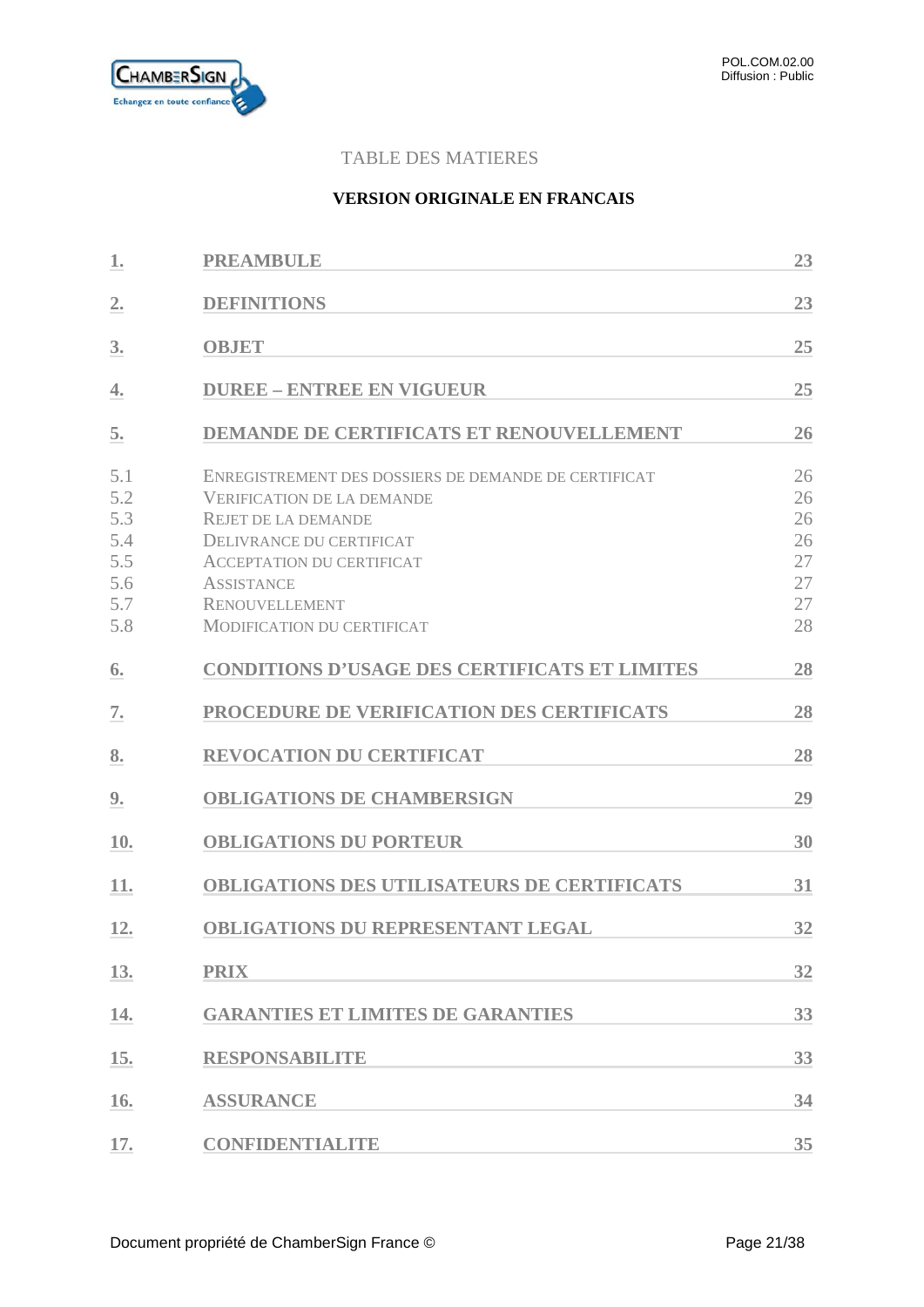| <b>CHAMBERSIGN</b>          |  |
|-----------------------------|--|
| Echangez en toute confiance |  |

| 18.                      | PROPRIETE INTELLECTUELLE                     | 35               |
|--------------------------|----------------------------------------------|------------------|
| 19.                      | DONNEES A CARACTERE PERSONNEL                | 35               |
| 20.                      | <b>RESILIATION DE L'ABONNEMENT</b>           | 36               |
| 21.                      | <b>BONNE FOI</b>                             | 36               |
| 22.                      | <b>CONSERVATION</b>                          | 36               |
| 23.                      | <b>NULLITE</b>                               | 37               |
| 24.                      | <b>INTEGRALITE</b>                           | 37               |
| 25.                      | <b>LANGAGE - VERSION FAISANT FOI</b>         | 37               |
| 26.<br><b>APPLICABLE</b> | REGLEMENT DES LITIGES - TRIBUNAL COMPETENT - | <b>LOI</b><br>37 |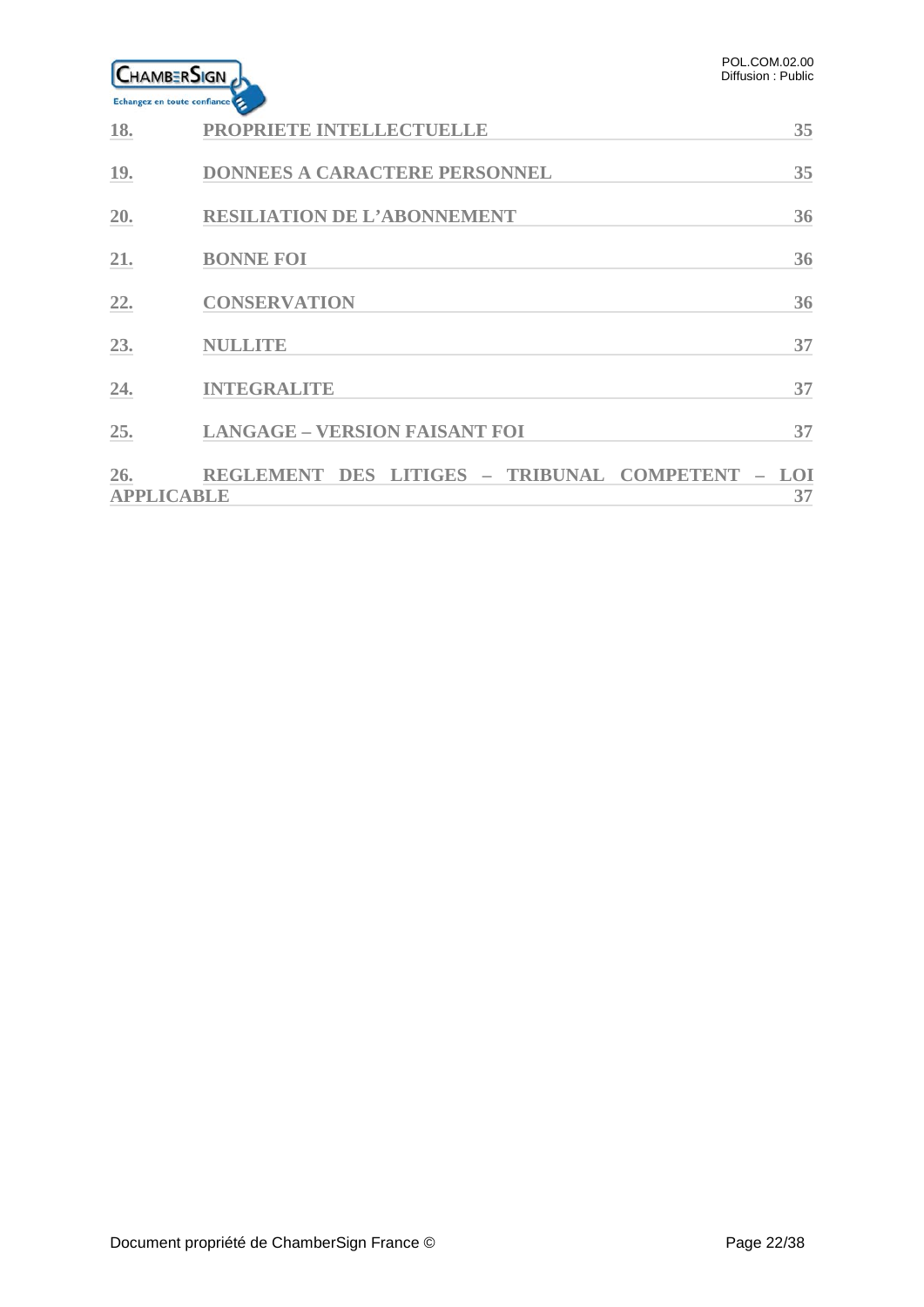

<span id="page-22-0"></span>1. ChamberSign France met à la disposition du représentant légal, du porteur et de l'utilisateur du certificat des services de certification.

2. Toute utilisation des services proposés suppose la consultation et l'acceptation sans réserve des présentes conditions générales.

3. Le représentant légal, le porteur et l'utilisateur du certificat reconnaissent avoir lu, compris et approuvé les présentes conditions générales ainsi que la politique de certification du certificat Identio RGS \*\* de l'AC ChamberSign 1.2.250.1.96.1.6.4.1, acceptent pleinement leur contenu et reconnaissent être liés par la totalité de leurs dispositions.

4. Le représentant légal, le porteur et l'utilisateur du certificat reconnaissent disposer de la compétence et des moyens nécessaires pour utiliser des certificats.

5. L'utilisateur du certificat reconnaît avoir vérifié que la configuration informatique utilisée est parfaitement sécurisée et qu'elle ne contient aucun virus et qu'elle est en parfait état de fonctionnement.

6. Le représentant légal, le porteur et l'utilisateur du certificat reconnaissent avoir pris connaissance de la nature, de la destination et des modalités d'utilisation des certificats et avoir sollicité et obtenu les informations nécessaires pour utiliser les certificats en toute connaissance de cause.

# <span id="page-22-1"></span>**2. DEFINITIONS**

7. Les termes ci-dessous définis auront entre les parties la signification suivante :

- « application utilisatrice » : services applicatifs utilisant des certificats émis par ChamberSign France pour des besoins d'authentification du porteur ;

- « authentification » : a pour but de vérifier l'identité dont se réclame une personne ou une machine (ci-après désignée « entité »). Généralement, l'authentification est précédée d'une identification, qui permet à cette entité de se faire reconnaître du système au moyen d'un élément dont on l'a doté. En d'autres termes, s'identifier consiste à communiquer une identité préalablement enregistrée, s'authentifier consiste à apporter la preuve de cette identité ;

- « autorité de certification » ou « AC » : personne morale qui, au sein d'un prestataire de service de certification électronique (PSCE) a en charge, au nom et sous la responsabilité de celui-ci, l'application d'une politique de certification et a qualité pour émettre des certificats électroniques au titre de cette politique de certification. Elle est désignée ci-après par les termes « ChamberSign France» ;

- « autorité d'enregistrement déléguée » ou « AED » : intervient uniquement lors de la réalisation du face-à-face avec le porteur et la remise du support de clé ;

**-** « bi-clé » : couple de clés composé d'une clé publique et d'une clé privée, généré dans le cadre d'une infrastructure de type PKI (solutions techniques basées sur la cryptographie à clés publiques) ;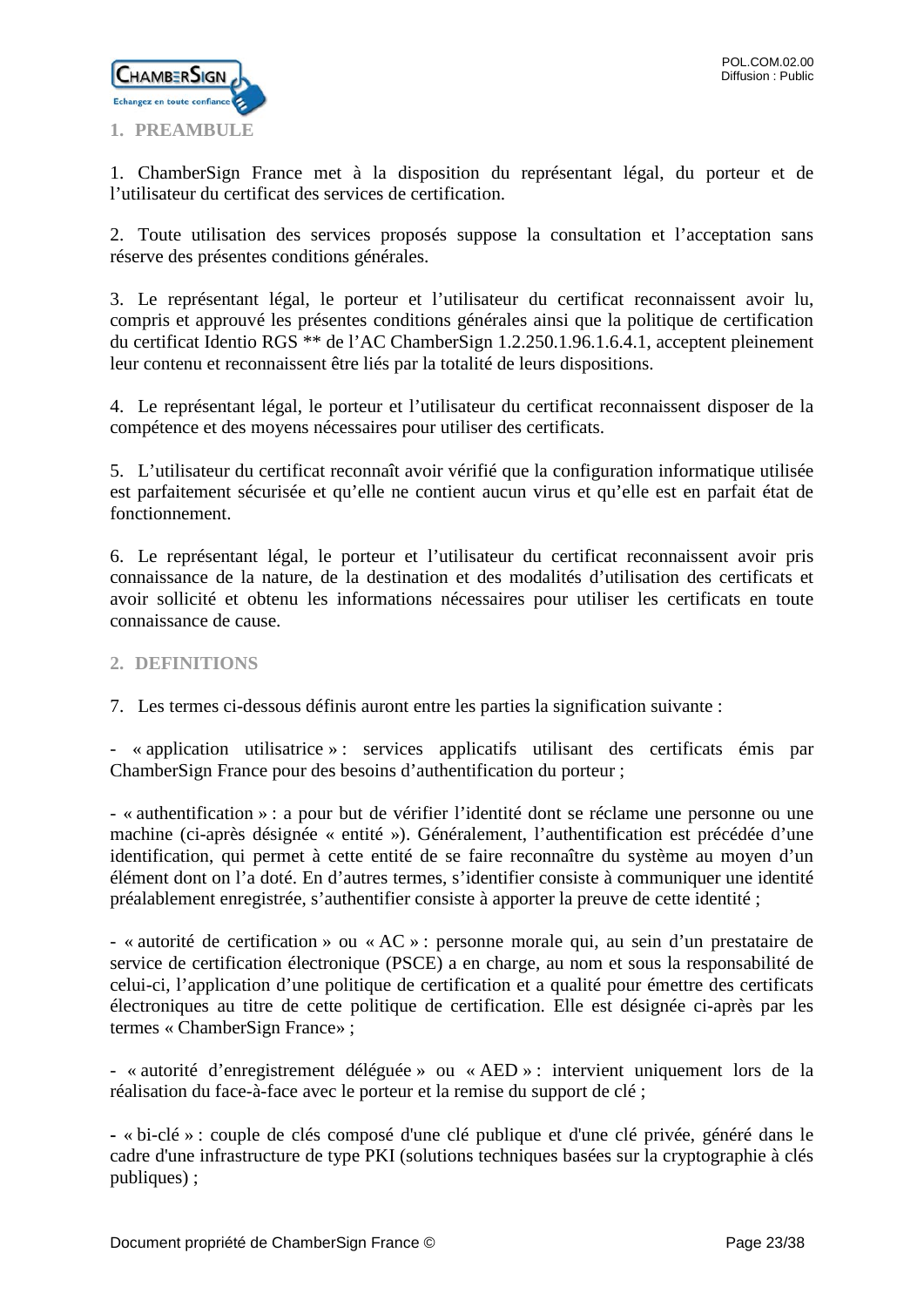

**-** « bureau d'enregistrement » ou « BE » : vérifie les informations d'identification du futur porteur d'un certificat, ainsi qu'éventuellement d'autres attributs spécifiques, avant de transmettre la demande correspondante à la fonction adéquate de l'IGC ;

- « certificat » : fichier électronique attestant qu'une bi-clé appartient au porteur ou à l'élément matériel ou logiciel identifié dans le certificat. Le certificat est signé par l'autorité de certification ;

- « compromission » : divulgation ou suspicion de divulgation ou de perte d'informations confidentielles résultant de la violation d'une mesure de sécurité et conduisant à une possible perte de confidentialité et/ou d'intégrité des données considérées ;

- « déclaration des pratiques de certification **» :** texte définissant les pratiques utilisées par une autorité de certification pour émettre des certificats et plus largement les pratiques de toutes les composantes de l'autorité de certification dans l'ensemble du cycle de vie d'un certificat ; ci-après dénommée « DPC » ;

**-** « données confidentielles » : données strictement personnelles au porteur qui devront être impérativement gardées secrètes et qui sont : la clé privée du certificat, le code de retrait et le code d'activation de la clé privée ;

- « entité » : autorité administrative ou entreprise au sens le plus large, c'est-à-dire également les personnes morales de droit privé de type associations ;

- « infrastructure de gestion des clés » : ensemble de composantes, fonctions et procédures dédiées à la gestion de clés cryptographiques et de leurs certificats utilisés par des services de confiance ; ci-après dénommée « IGC » ;

- « LAR » : liste des certificats d'autorité de certification révoqués ;

- «LCR » : liste des certificats révoqués ;

- « mandataire de certification » : personne désignée par le représentant légal de l'entité cliente aux fins de recueillir les pièces des dossiers de demande de certificats, de réaliser la reconnaissance en face à face avec les porteurs et d'effectuer les demandes de révocation des certificats ;

- « OID » : numéro d'identifiant objet identifiant la politique de certification de l'autorité de certification ;

**-** « politique de certification » : ensemble de règles, identifié par un nom (OID), définissant les exigences auxquelles ChamberSign France se conforme dans le cadre des présentes et indiquant l'applicabilité d'un certificat à une communauté particulière et/ou à une classe d'applications avec des exigences de sécurité communes ; ci-après dénommée « PC » ;

**-** « porteur » **:** personne physique identifiée dans le certificat et qui est le détenteur de la clé privée correspondant à la clé publique qui est dans ce certificat ;

**-** « révocation » **:** action effectuée par le porteur, le mandataire, un représentant légal de l'entité ou ChamberSign France qui a pour but l'extinction de la validité du certificat. Cette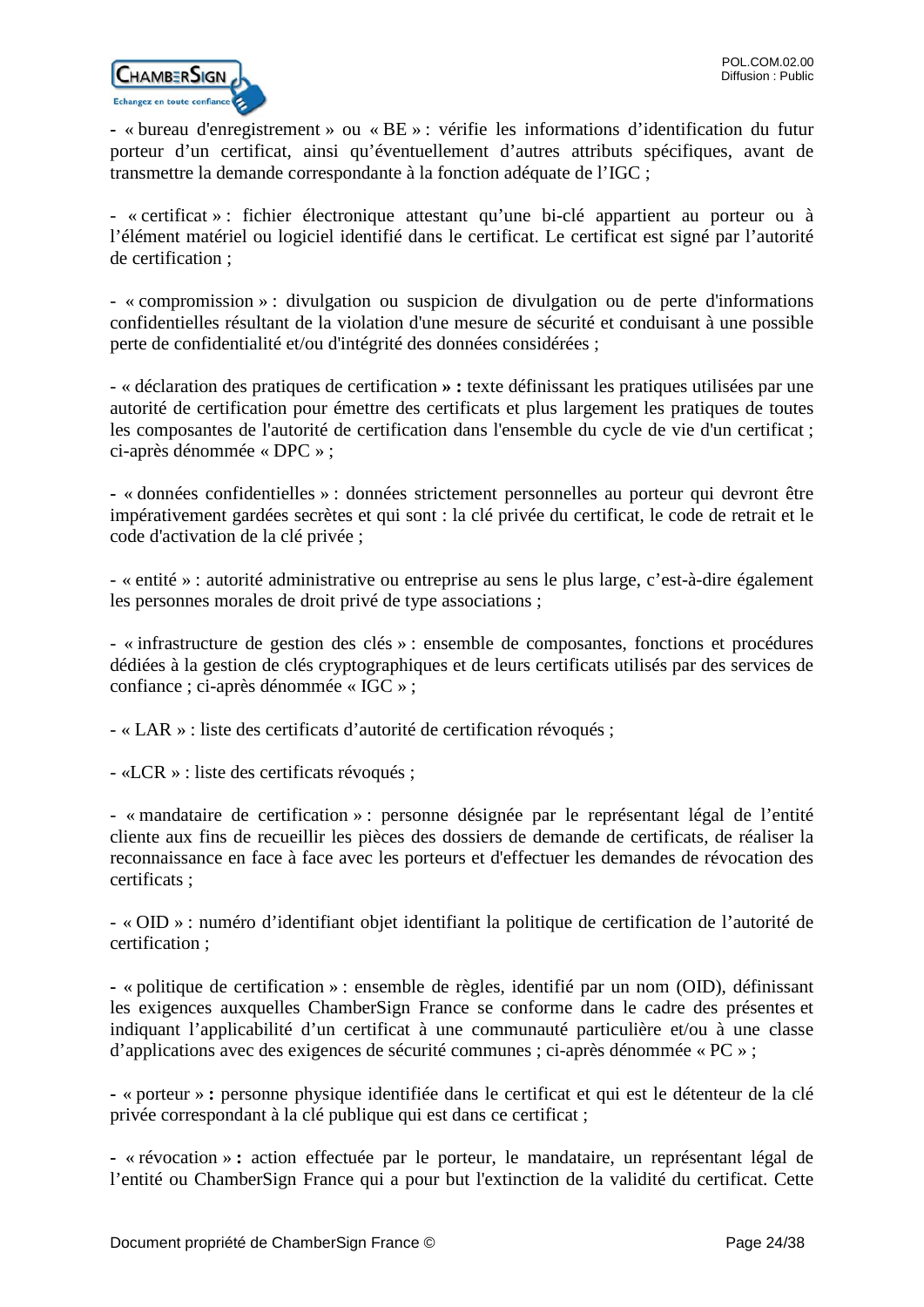

action peut être effectuée suite à un changement des informations contenues dans le certificat ou en cas de compromission. De fait, un certificat qui a fait l'objet d'une révocation est inscrit sur la LCR (liste des certificats révoqués) ;

**-** « utilisateur du certificat » : entité ou personne physique qui reçoit un certificat et qui s'y fie pour vérifier une valeur d'authentification provenant du porteur du certificat.

#### <span id="page-24-0"></span>**3. OBJET**

8. Les présentes conditions générales ont pour objet de définir le contenu et les modalités d'application des services de certification fournis par ChamberSign France en tant qu'autorité de certification aux porteurs, représentant légal, AED et mandataire de certification, ainsi que de préciser les engagements et obligations de ces différents acteurs.

# <span id="page-24-1"></span>**4. DUREE – ENTREE EN VIGUEUR**

9. Les présentes conditions générales d'utilisation sont opposables au représentant légal, au porteur et au mandataire de certification, le cas échéant, dès leur acceptation par ces derniers. Ils se portent forts du respect de ces conditions générales par l'utilisateur du certificat.

10. Les présentes conditions générales sont opposables pendant toute la durée de mise en ligne des services, sans préjudice de leurs éventuelles mises à jour.

11. ChamberSign France s'engage à communiquer au représentant légal, au porteur et au mandataire de certification, le cas échéant, les nouvelles conditions générales d'utilisation.

12. Toute utilisation des services par le représentant légal, le porteur et le mandataire après les modifications des conditions générales vaut acceptation par ces derniers des nouvelles conditions générales.

13. Les conditions générales d'utilisation entrent en vigueur à leur signature.

14. La fourniture des services de certification est subordonnée au paiement du prix convenu.

15. Les conditions générales d'utilisation sont conclues pour une durée de trois ans.

16. Les présentes conditions générales d'utilisation sont reconductibles automatiquement une fois, pour une durée de trois ans.

17. En cas de non reconduction ou lorsque l'entité cliente ne s'est pas acquittée du prix de renouvellement, les présentes conditions générales sont résiliées de plein droit.

18. Les certificats ne sont alors plus utilisables et font l'objet d'une révocation par ChamberSign France après information de l'entité cliente.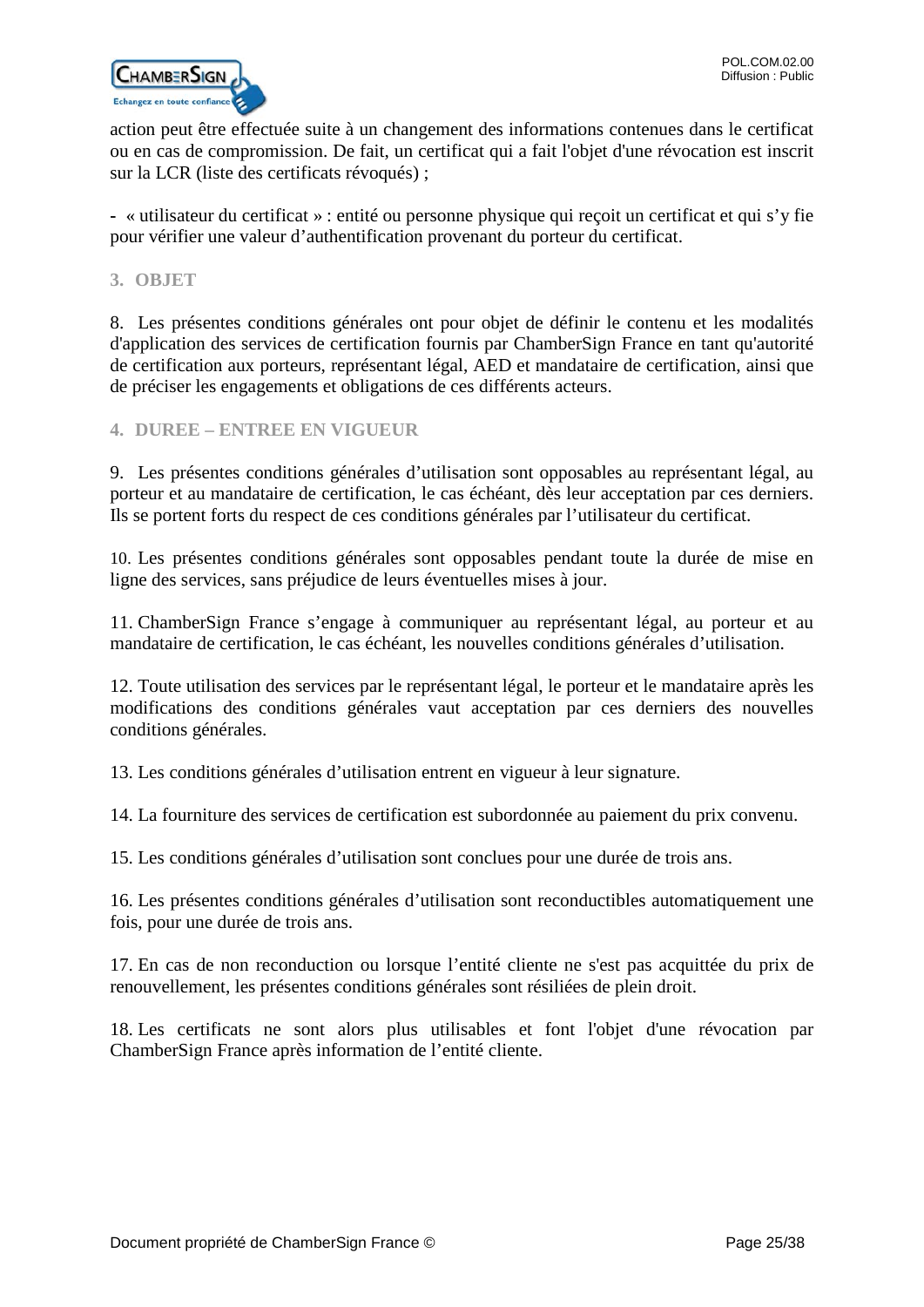

# <span id="page-25-0"></span>**5. DEMANDE DE CERTIFICATS ET RENOUVELLEMENT**

#### <span id="page-25-1"></span>**5.1 ENREGISTREMENT DES DOSSIERS DE DEMANDE DE CERTIFICAT**

19. Le dossier de demande de certificat déposé auprès de ChamberSign France comprend au moins les éléments suivants :

- une demande de certificat écrite signée, et datée de moins de trois mois, par le futur porteur et, s'il est différent, par le représentant légal ou son délégataire ou le mandataire de certification ;
- un document officiel d'identité en cours de validité du futur porteur comportant une photographie d'identité présenté à ChamberSign France qui en conserve une copie ;
- un document officiel d'identité en cours de validité du signataire de la demande comportant une photographie d'identité présenté à ChamberSign France qui en conserve une copie ;
- les conditions générales d'utilisation signées.

20. Le porteur ou le représentant légal de l'entité ainsi que le mandataire peuvent faire une demande de certificat en remplissant le formulaire de demande de certificat sur le site Internet de ChamberSign France : [www.chambersign.fr.](http://www.chambersign.fr/)

21. Ils envoient ensuite les pièces justificatives nécessaires par courrier ou se présentent directement au bureau d'enregistrement.

22. Les pièces justificatives à joindre lors d'une demande initiale de certificat sont précisées par le formulaire d'abonnement.

<span id="page-25-2"></span>**5.2 VERIFICATION DE LA DEMANDE**

23. Le bureau d'enregistrement réalise les opérations suivantes :

- vérifie et valide l'identité du futur porteur ;
- vérifie la cohérence des justificatifs présentés ;
- s'assure que le futur porteur a pris connaissance des modalités applicables pour l'utilisation du certificat déterminées par les présentes.

<span id="page-25-3"></span>**5.3 REJET DE LA DEMANDE**

24. En cas de pièces manquantes et après relance quant à la communication de ces pièces, le bureau d'enregistrement se réserve le droit de rejeter la demande de certificat.

25. Il en informe le porteur, le mandataire de certification ou le représentant légal de l'entité.

<span id="page-25-4"></span>**5.4 DELIVRANCE DU CERTIFICAT**

26. Après authentification de l'origine et vérification de l'intégrité de la demande provenant du bureau d'enregistrement, ChamberSign France génère le certificat, la bi-clé du porteur, son dispositif d'authentification, les codes d'activation…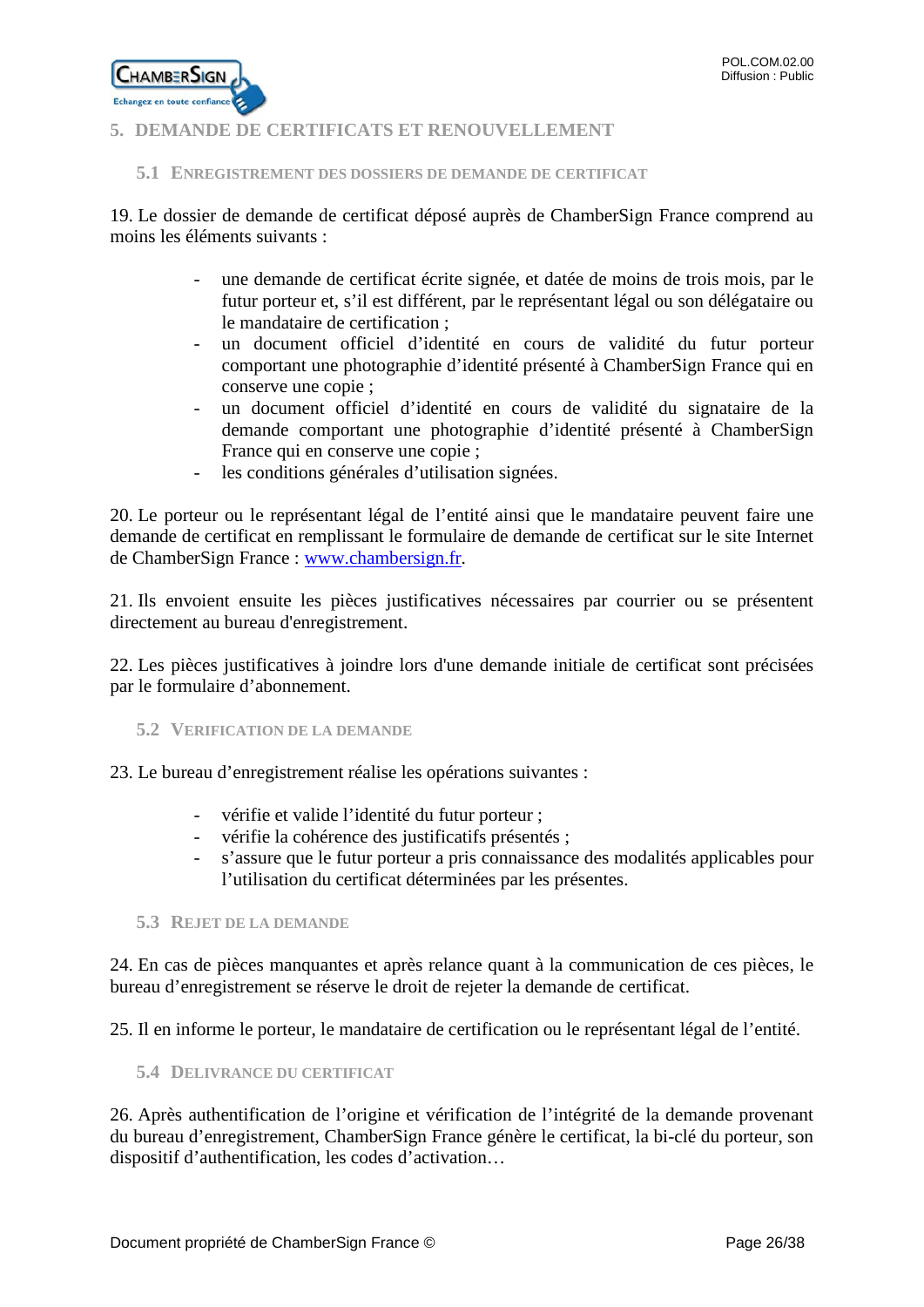

27. Chaque demande de certificat fait l'objet d'un face à face du porteur avec un BE, un agent de l'AED ou le mandataire de certification.

28. La procédure de reconnaissance en face à face peut être effectuée le cas échéant, auprès d'un représentant de ChamberSign France habilité à cet effet lors d'un déplacement de celui-ci auprès du porteur, notamment à l'occasion de l'exécution d'une formation à la signature électronique dispensée par ChamberSign France.

29. La disponibilité des certificats émis par ChamberSign France à l'issue de la procédure d'enregistrement donne lieu à l'émission d'un avis de mise à disposition sous forme de message électronique à l'attention du porteur qui devra suivre les indications décrites dans ledit message pour en effectuer le retrait.

30. Pour les certificats confinés sur des supports physiques (clés USB), le retrait des supports physiques et des certificats ChamberSign France s'effectue auprès du BE, de l'AED, du mandataire de certification ou auprès d'une personne désignée par ChamberSign France. Ces certificats sont générés sur des supports Gemalto MultiApp ID IAS ECC.

31. Le porteur doit retirer son certificat à compter du message l'informant de la mise à disposition. ChamberSign France se réserve le droit de ne pas donner suite à la procédure de délivrance du certificat si le porteur ne s'est pas présenté pour retirer son certificat 2 mois après ledit message.

<span id="page-26-0"></span>**5.5 ACCEPTATION DU CERTIFICAT**

32. ChamberSign France est informée du retrait de chaque certificat. Le porteur doit tester son certificat au moyen du service prévu à cet effet sur le site internet de ChamberSign France.

33. Le porteur est tenu d'avertir ChamberSign France de toute inexactitude ou défaut de Certificat dans les sept jours ouvrés consécutifs au retrait du Certificat, afin que celui-ci soit révoqué et qu'un autre lui soit fourni.

34. Le porteur est réputé avoir testé et accepté son certificat dès lors qu'un délai de 2 mois après le retrait du Certificat est dépassé ou s'il a utilisé son certificat.

<span id="page-26-1"></span>**5.6 ASSISTANCE**

35. Afin d'accompagner le porteur, une notice technique d'utilisation du certificat lui est délivrée au moment du face à face et une assistance téléphonique ou hot line est mise à sa disposition au 08 92 23 02 52 (0,34 Euros TTC la minute France Métropolitaine uniquement) de 9 heures à 12 heures et de 14h à 17h, les jours ouvrés.

36. Un tutoriel ainsi qu'une foire aux questions sont disponibles sur le site internet de ChamberSign France à l'adresse suivante : [http://www.chambersign.fr.](http://www.chambersign.fr/)

# <span id="page-26-2"></span>**5.7 RENOUVELLEMENT**

37. Le renouvellement d'un certificat en fin de validité implique le renvoi des pièces justificatives qui ne sont plus valables ou qui ont subi des modifications, conformément au formulaire d'abonnement. Tout porteur est averti par message électronique de l'arrivée à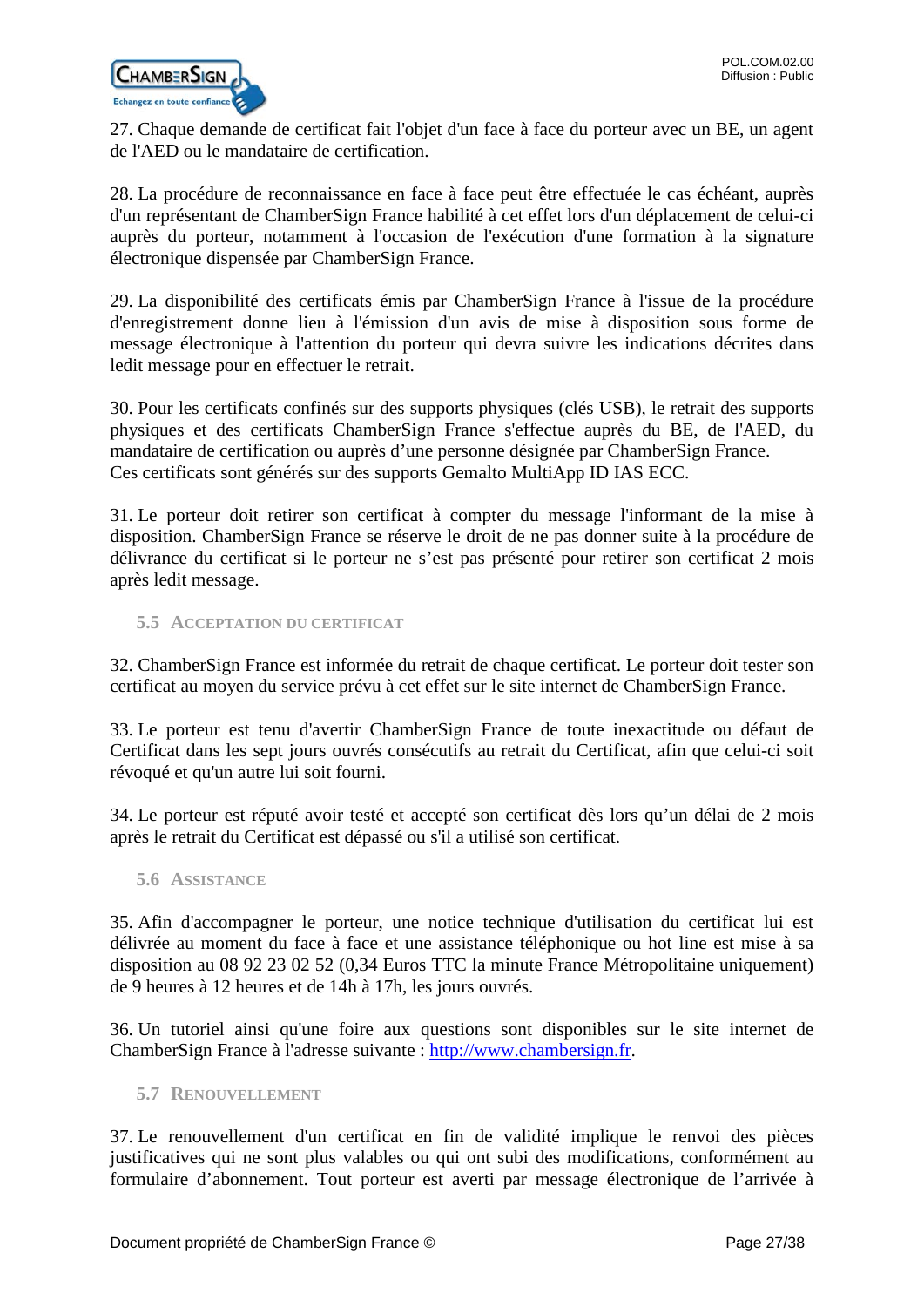

expiration de son certificat. S'il souhaite le renouveler, il formule une demande de renouvellement avant la date d'expiration sur le site Internet de ChamberSign France.

38. Le renouvellement d'un certificat implique seulement un changement des dates de validité mais non des autres informations qui restent identiques au précédent certificat.

39. Le renouvellement du certificat implique un renouvellement de la bi-clé correspondante.

<span id="page-27-0"></span>**5.8 MODIFICATION DU CERTIFICAT**

40. La modification d'un certificat correspond à des modifications d'informations sans changement de la clé publique. ChamberSign France ne procède à aucune modification d'un certificat ; en cas de modification des informations contenues dans le certificat, une nouvelle demande de certificat doit être faite, selon les modalités définies par les paragraphes 72 et 91 des présentes CGU.

<span id="page-27-1"></span>**6. CONDITIONS D'USAGE DES CERTIFICATS ET LIMITES**

41. L'utilisation de la clé privée du porteur et du certificat doit rester strictement limitée aux services d'authentification électronique.

42. Les certificats ne doivent pas être utilisés à des fins personnelles.

#### <span id="page-27-2"></span>**7. PROCEDURE DE VERIFICATION DES CERTIFICATS**

43. ChamberSign France s'engage à mettre à disposition un service de consultation sur son site internet [www.chambersign.fr](http://www.chambersign.fr/) permettant de vérifier la validité des certificats qu'elle a émis.

44. Ce service est disponible 24h/24.

45. Les informations mises à disposition de l'utilisateur du certificat par ChamberSign lui permettent de vérifier et de valider, préalablement à son utilisation, le statut d'un certificat et de l'ensemble de la chaîne de certification correspondante, c'est-à-dire de vérifier les signatures des certificats de la chaîne, les signatures garantissant l'origine et l'intégrité des LCR / LAR.

# <span id="page-27-3"></span>**8. REVOCATION DU CERTIFICAT**

46. Le Certificat pourra être révoqué à tout moment soit par fax, soit par lettre recommandée avec demande d'avis de réception auprès du BE, soit en ligne à partir du site Internet suivant : [www.chambersign.fr.](http://www.chambersign.fr/)

47. Un certificat peut être révoqué notamment pour les causes suivantes :

- modification d'une information contenue dans le certificat ;
- informations inexactes fournies dans le dossier d'enregistrement ;
- non-paiement du prix du certificat par le représentant légal ou le porteur ;
- compromission possible ou avérée de la clé privée du porteur ;
- non-respect par le porteur des règles d'utilisation du certificat ;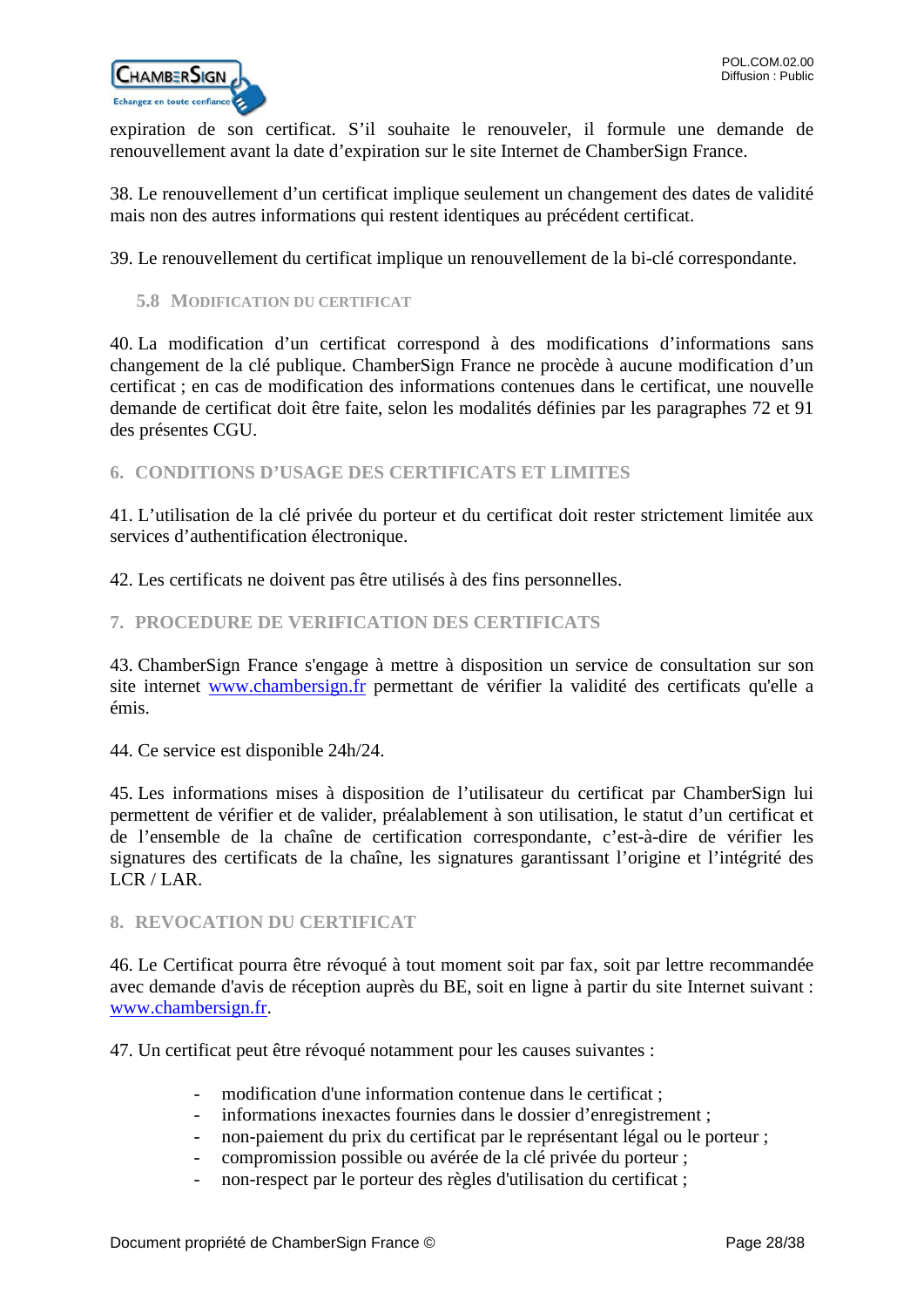

- non-respect par le porteur et/ou, le cas échéant, le mandataire de certification ou l'entité des obligations de la PC de ChamberSign France ;
- réalisations d'opérations frauduleuses ;
- résiliation de l'abonnement ;
- demande de révocation du certificat ;
- départ, mutation, décès du porteur ;
- cession ou cessation d'activité de l'entité du porteur.

48. La demande de révocation peut émaner des personnes suivantes :

- le porteur ;
- le mandataire de certification ;
- un représentant légal de l'entité ;
- ChamberSign France.

49. Lorsque plusieurs certificats sont stockés sur le même support par le porteur, le porteur doit révoquer l'ensemble de ces certificats.

50. La demande de révocation peut être effectuée 24h/24 sur le site Internet de ChamberSign France.

51. La demande de révocation fait l'objet d'une procédure de vérification des informations relatives au demandeur et de son autorité par rapport au certificat.

52. Le porteur reçoit une confirmation par e-mail de cette révocation.

53. Le porteur reconnaît et accepte que toute utilisation du certificat après avoir eu connaissance de la survenance d'un des événements susmentionnés, soit à ses risques et périls, sans préjudice de toute action en responsabilité que ChamberSign France se réserve le droit d'exercer contre le porteur.

# <span id="page-28-0"></span>**9. OBLIGATIONS DE CHAMBERSIGN**

54. ChamberSign France attribue à sa PC un OID qui est porté dans les certificats correspondants qu'elle s'engage à faire évoluer en cas d'évolution de sa PC.

55. Elle s'engage au contrôle par le Bureau d'Enregistrement de l'identification du Porteur, du Représentant Légal et le cas échéant, du Mandataire de Certification se présentant pour obtenir un Certificat de signature.

56. ChamberSign France s'engage à réaliser les prestations de certification selon les modalités et dans les limites des présentes conditions générales.

57. ChamberSign France s'engage à démontrer aux utilisateurs de ses certificats qu'elle a émis un certificat pour un porteur donné et que ce porteur a accepté le certificat.

58. Elle s'engage à tout mettre en oeuvre pour créer et émettre des certificats contenant des informations réputées exactes.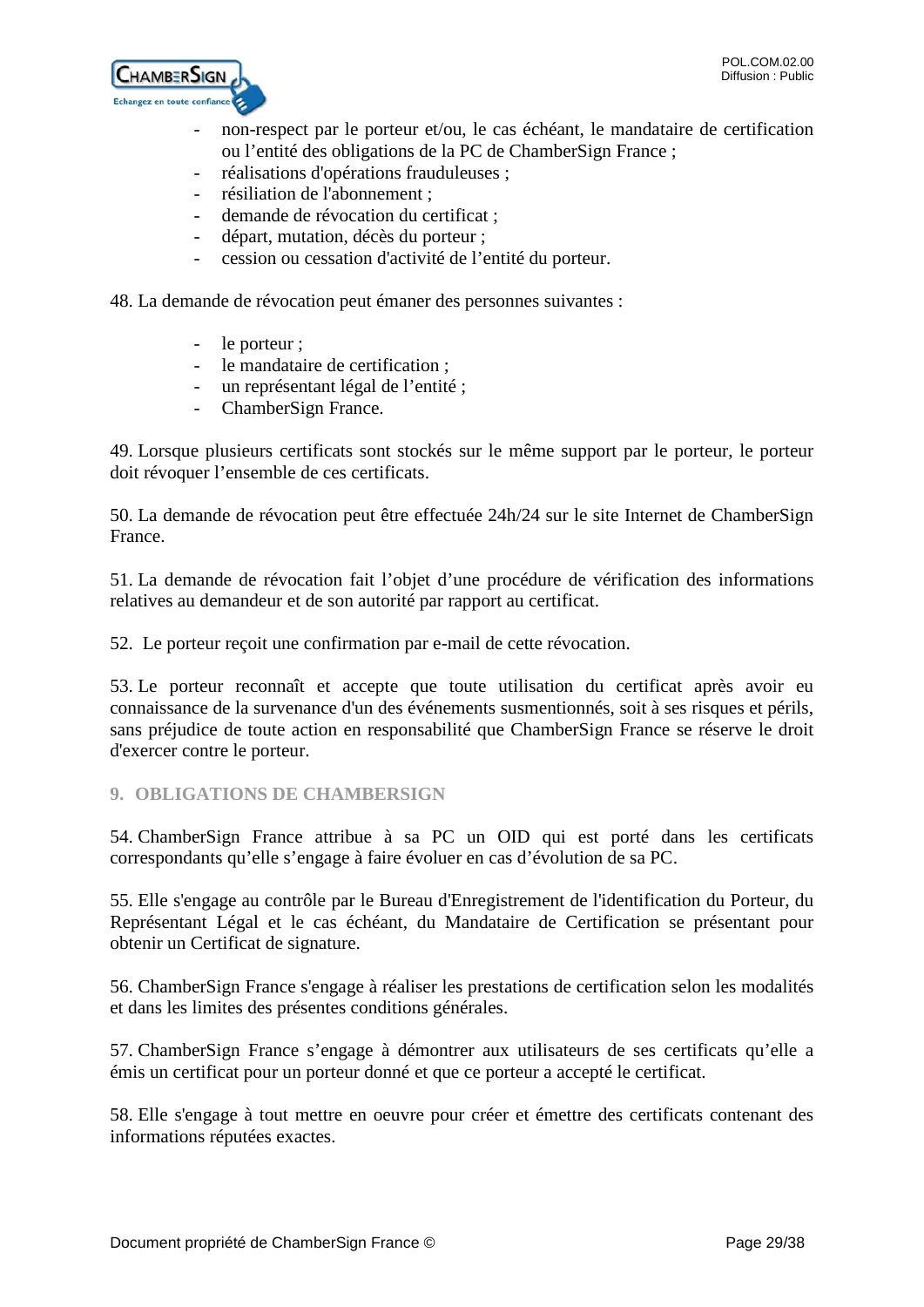

59. Pour cela, ChamberSign France s'engage à s'assurer que le dossier de demande de certificat est complet, que les pièces fournies sont apparemment conformes.

60. Elle s'engage à ce que le certificat électronique soit délivré au porteur dans un délai de 48 heures à compter de la remise d'un dossier complet au bureau d'enregistrement.

61. Elle s'engage à établir, par l'émission d'un certificat, un lien entre l'identité d'une personne et les informations contenues dans ledit certificat.

62. Dans l'hypothèse où le représentant légal aurait recours aux services d'un délégataire, le Bureau d'Enregistrement s'engage à effectuer le contrôle de l'identité du délégataire et la vérification de l'existence du contrat de mandat entre le représentant légal et le délégataire.

63. ChamberSign France prend toutes les mesures raisonnables pour s'assurer que les porteurs sont au courant de leurs droits et obligations concernant l'utilisation et la gestion des clés, des certificats et de l'équipement et des logiciels utilisés aux fins de l'IGC.

64. ChamberSign France prend les dispositions nécessaires pour couvrir ses responsabilités liées à ses opérations et/ou activités et posséder la stabilité financière et les ressources exigées pour fonctionner en conformité avec la PC.

65. ChamberSign France a un devoir général de surveillance quant à la sécurité et l'intégrité des certificats délivrés par elle-même ou l'une de ses composantes.

66. ChamberSign France s'engage sur le bon fonctionnement des certificats qu'elle délivre.

# <span id="page-29-0"></span>**10. OBLIGATIONS DU PORTEUR**

67. Le porteur s'engage à fournir toutes informations utiles, exactes et à jour pour la création et la gestion des certificats pendant toute la durée du contrat.

68. Le porteur est garant de l'exactitude des informations fournies et de l'exhaustivité des pièces justificatives nécessaires, à l'enregistrement conformément à l'article Demande de certificats et renouvellement des présentes conditions générales.

69. Il reconnaît et accepte que les informations fournies à ce titre soient conservées et utilisées par ChamberSign France pour gérer les certificats dans les conditions prévues par la loi et en particulier celles relatives à la protection des données personnelles.

70. Le porteur informe ChamberSign France de toute modification concernant les informations contenues dans son certificat.

71. ChamberSign France se réserve la faculté de procéder à des vérifications aléatoires concernant l'actualité des informations contenues dans le certificat.

72. Les modifications concernant les informations contenues dans le certificat doivent être adressées par courrier avec les pièces justificatives requises au BE de rattachement, dans un délai de 30 jours à compter de leur survenance. A défaut, ChamberSign France se réserve le droit, le délai écoulé, de révoquer le Certificat (ou résilier les conditions générales d'utilisation).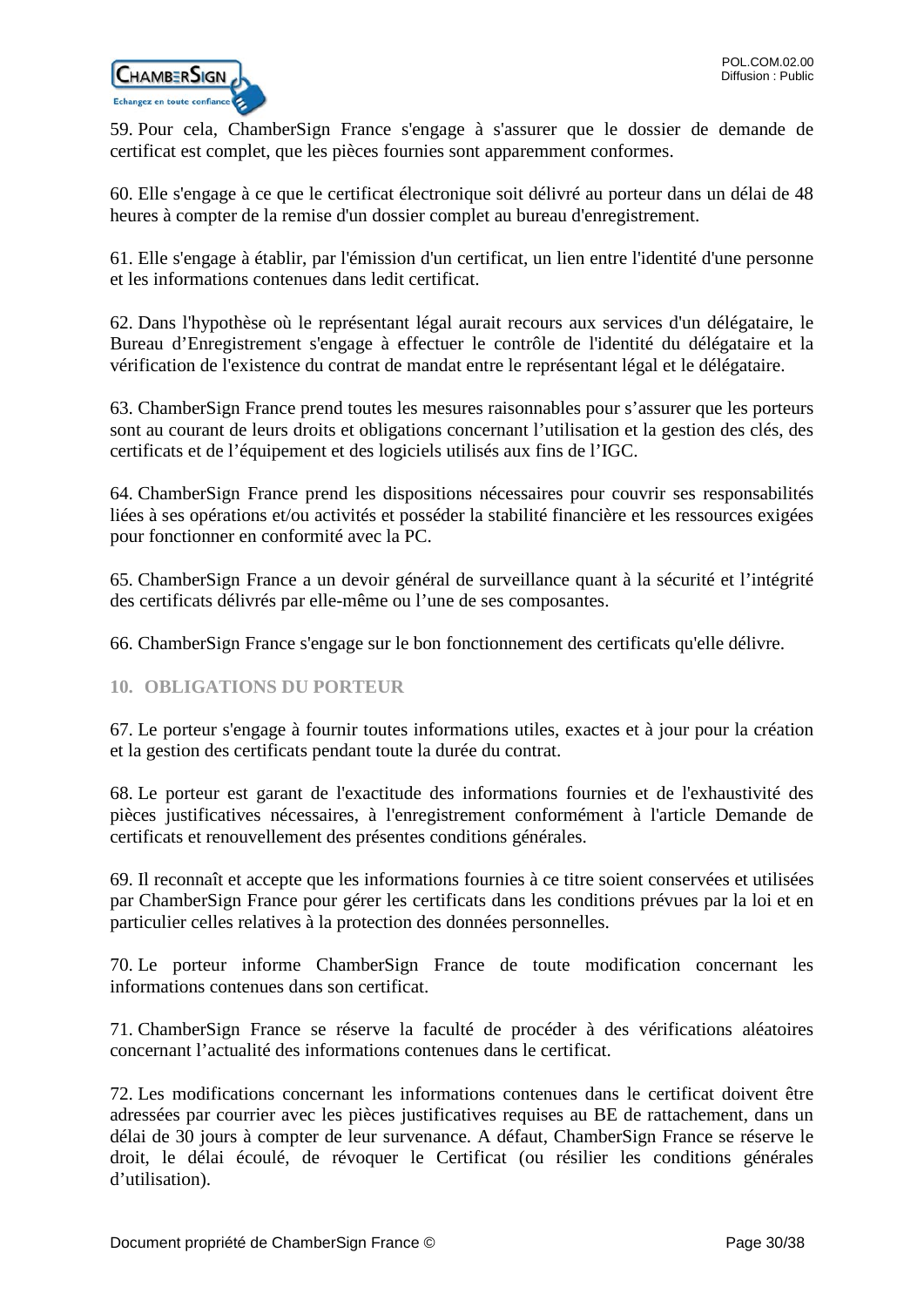

73. Le porteur reconnaît être informé des conditions d'installation des certificats de ChamberSign France. En particulier, le certificat fait l'objet d'un tutoriel disponible sur le site Internet de ChamberSign France.

74. Le porteur choisit le matériel et les logiciels offrant une sécurité en adéquation avec ses besoins pour l'installation et la protection des certificats et des supports physiques.

75. Le porteur s'engage à respecter les usages autorisés des bi-clés et des certificats.

76. Le porteur protège sa clé privée par des moyens appropriés à son environnement.

77. Le porteur protège ses données d'activation et, le cas échéant, les met en œuvre.

78. Le porteur protège l'accès à sa base de certificats.

79. Le porteur respecte les conditions d'utilisation de sa clé privée et du certificat correspondant.

80. Le porteur doit faire, sans délai, une demande de révocation de son certificat auprès du Bureau d'Enregistrement ou sur le site [www.chambersign.fr,](http://www.chambersign.fr/) en cas de compromission ou de suspicion de compromission de sa clé privée (ou de ses données d'activations).

81. Le porteur s'engage à ne pas délivrer le certificat qui lui est attribué ni les codes de protection de ce certificat.

82. Le porteur est informé que les informations personnelles d'identité pourront être utilisées comme éléments d'authentification lors de la demande de révocation.

<span id="page-30-0"></span>**11. OBLIGATIONS DES UTILISATEURS DE CERTIFICATS**

83. Les utilisateurs de certificat s'engagent à respecter les stipulations des présentes conditions générales.

84. Les utilisateurs de certificats vérifient et respectent l'usage pour lequel un certificat a été émis.

85. Les utilisateurs de certificats contrôlent que le certificat émis par ChamberSign France est référencé au niveau de sécurité et pour le service de confiance requis par l'application.

86. Pour chacun des certificats de la chaîne de certification, du certificat du porteur jusqu'à l'autorité de certification racine, les utilisateurs vérifient l'état du certificat et notamment la signature numérique de ChamberSign France, émettrice du certificat considéré, et contrôlent la validité de ce certificat.

87. Les utilisateurs de certificats vérifient et respectent les obligations des utilisateurs de certificats exprimés dans la PC applicable.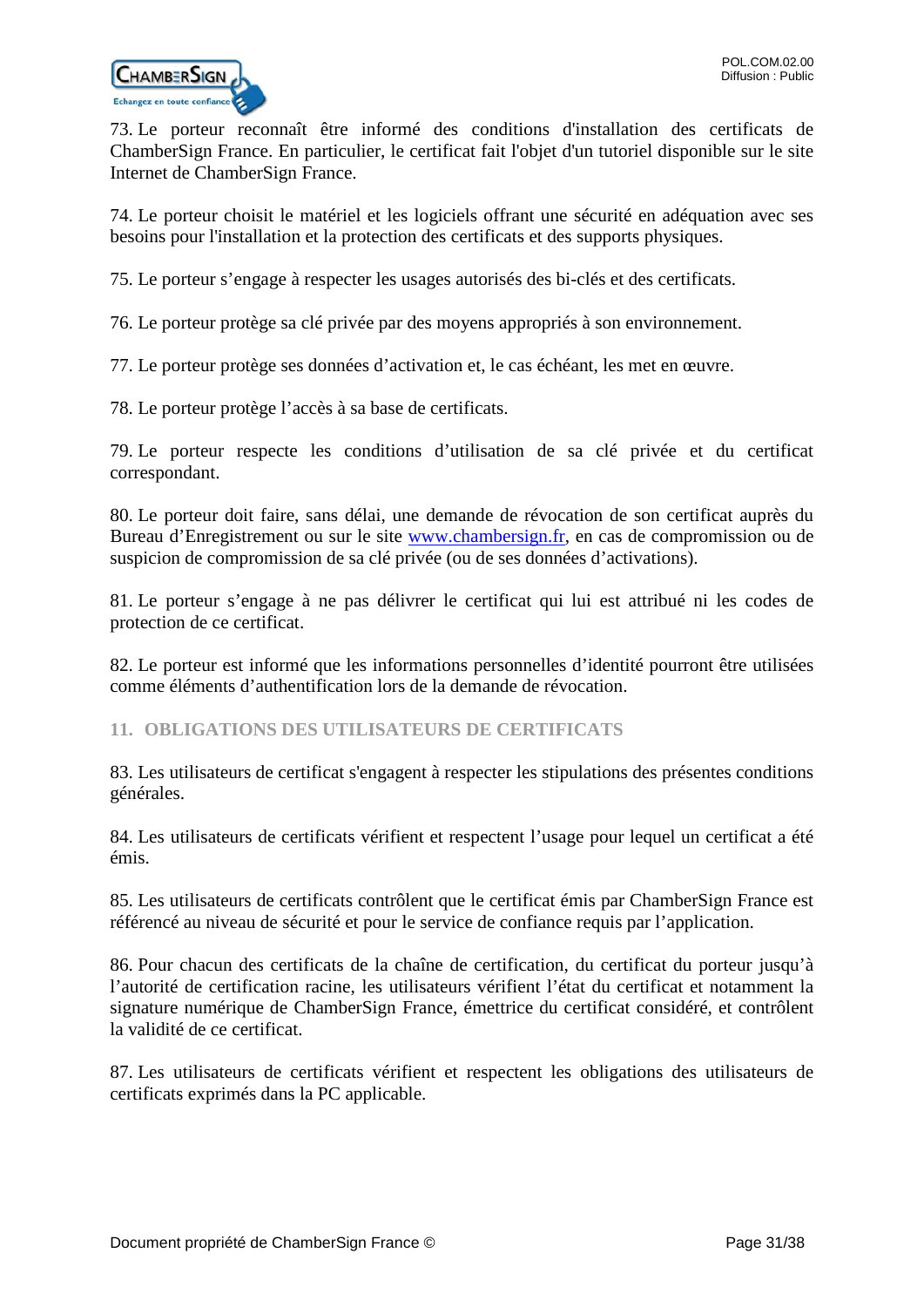

# <span id="page-31-0"></span>**12. OBLIGATIONS DU REPRESENTANT LEGAL**

88. Le représentant légal s'engage à respecter les stipulations des présentes conditions générales.

89. Le représentant légal est responsable de la gestion des certificats délivrés à ses employés ou agents dans le cadre du contrat d'abonnement de façon, et s'engage à faire en sorte que tout porteur de certificat délivré dans le cadre de ce contrat d'abonnement respecte les obligations qui y sont afférentes et qu'aucune fraude ou erreur n'est commise. A ce titre, le représentant légal s'assure notamment que le porteur :

- n'utilise pas les certificats à des fins personnelles ;
- communique les informations utiles à la création du certificat et les éventuelles modifications pendant toute la durée du contrat d'abonnement ;
- respecte la procédure de révocation décrite à l'article Révocation ;
- conserve secrètes et de manière sécurisée, les données confidentielles et le support physique du certificat.

90. Le représentant légal s'engage à fournir toutes informations utiles, exactes et à jour pour la création et la gestion des certificats pendant toute la durée du contrat.

91. Les modifications concernant les informations contenues dans le certificat doivent être adressées par courrier avec les pièces justificatives requises au BE de rattachement, dans un délai de 30 jours à compter de leur survenance. A défaut, ChamberSign France se réserve le droit, le délai écoulé, de révoquer le Certificat (ou résilier le contrat d'abonnement).

92. Le représentant légal est garant de l'exactitude des informations fournies et de l'exhaustivité des pièces justificatives nécessaires, à l'enregistrement conformément à l'article Demande de certificats et Renouvellement des présentes conditions générales.

93. Il reconnaît et accepte que les informations fournies à ce titre soient conservées et utilisées par ChamberSign France pour gérer les certificats dans les conditions prévues par la loi et en particulier celles relatives à la protection des données personnelles.

94. Le représentant légal reconnaît être informé des conditions d'installation des certificats de ChamberSign France. En particulier, le certificat fait l'objet d'un tutoriel disponible sur le site Internet de ChamberSign France.

95. Le représentant légal choisit le matériel et les logiciels offrant une sécurité en adéquation avec leurs besoins pour l'installation et la protection des certificats et des supports physiques.

# <span id="page-31-1"></span>**13. PRIX**

96. Le prix du service de certification est déterminé dans les conditions tarifaires émises par ChamberSign France.

97. Les modes de règlement acceptés sont les suivants :

- \* Carte bleue ;
- \* Virement ;
- \* Chèque.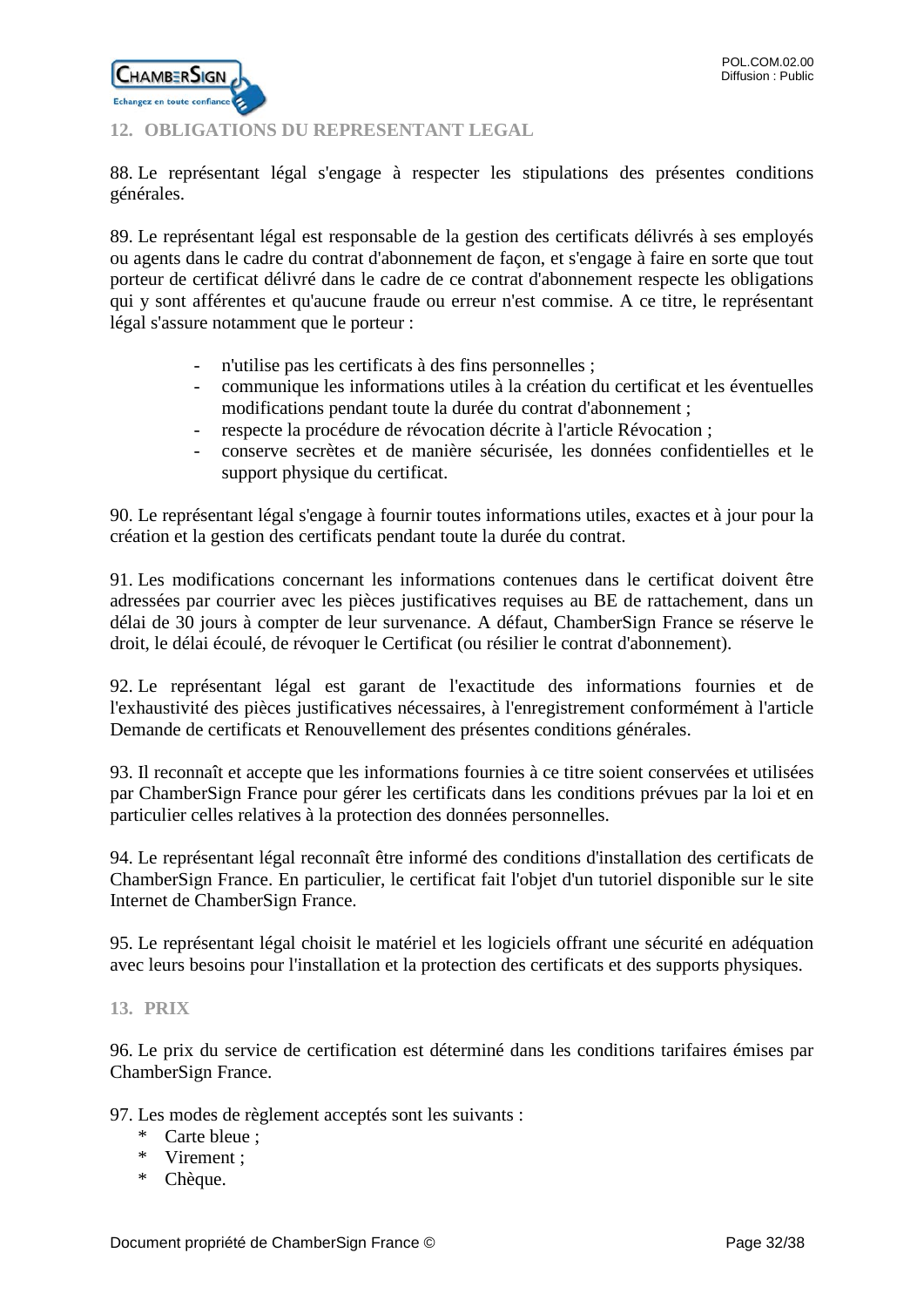

- 98. Aucun escompte n'est accordé en cas de règlement anticipé.
- 99. ChamberSign France se réserve le droit de refacturer au porteur les frais bancaires dans le cas où le chèque serait émis sans provision, ainsi que les frais engendrés en cas d'erreur de paiement de la part du porteur.
- 100.Le certificat est réglé à la date du face à face.
- 101.En cas de non règlement dans les délais, il sera dû conformément à la loi n° 2001-420, une indemnité calculée sur la base du taux appliqué par la banque centrale européenne à son opération de refinancement la plus récente majoré de 10 points de pourcentage.
- 102.Ces pénalités seront applicables dès le jour suivant la date prévue au règlement de la facture et seront exigibles sans qu'aucun rappel ne soit nécessaire.
- 103.En cas de non règlement, ChamberSign France se réserve le droit de révoquer le certificat sans ouvrir droit à dommages et intérêts ni remplacements.
- <span id="page-32-0"></span>**14. GARANTIES ET LIMITES DE GARANTIES**
- 104.ChamberSign France garantit et maintient la cohérence de sa DPC avec sa PC.
- 105.ChamberSign France s'engage à protéger et garantir l'intégrité et la confidentialité des clés secrètes et/ou privées.
- 106.ChamberSign France garantit la sécurité des clés qu'elle remet.
- <span id="page-32-1"></span>**15. RESPONSABILITE**
- 107.ChamberSign France est responsable de la conformité de sa politique de certification, avec les exigences émises par la PC-Type.
- 108.ChamberSign France assume toute conséquence dommageable résultant du non-respect de sa PC par elle-même ou l'une de ses composantes.
- 109.De plus, ChamberSign France reconnaît engager sa responsabilité en cas de faute ou de négligence, d'elle-même ou de l'une de ses composantes, quelle qu'en soit la nature et la gravité, qui aurait pour conséquence la lecture, l'altération ou le détournement des données personnelles des porteurs à des fins frauduleuses, que ces données soient contenues ou en transit dans les applications de gestion des certificats de ChamberSign France.
- 110.Elle est responsable du maintien du niveau de sécurité de l'infrastructure technique sur laquelle elle s'appuie pour fournir ses services.
- 111.Toute modification ayant un impact sur le niveau de sécurité fourni doit être approuvée par les instances de haut niveau de l'AC.
- 112.Seules les informations pertinentes de la PC mise en place par l'AC figurent dans les conditions générales d'utilisation.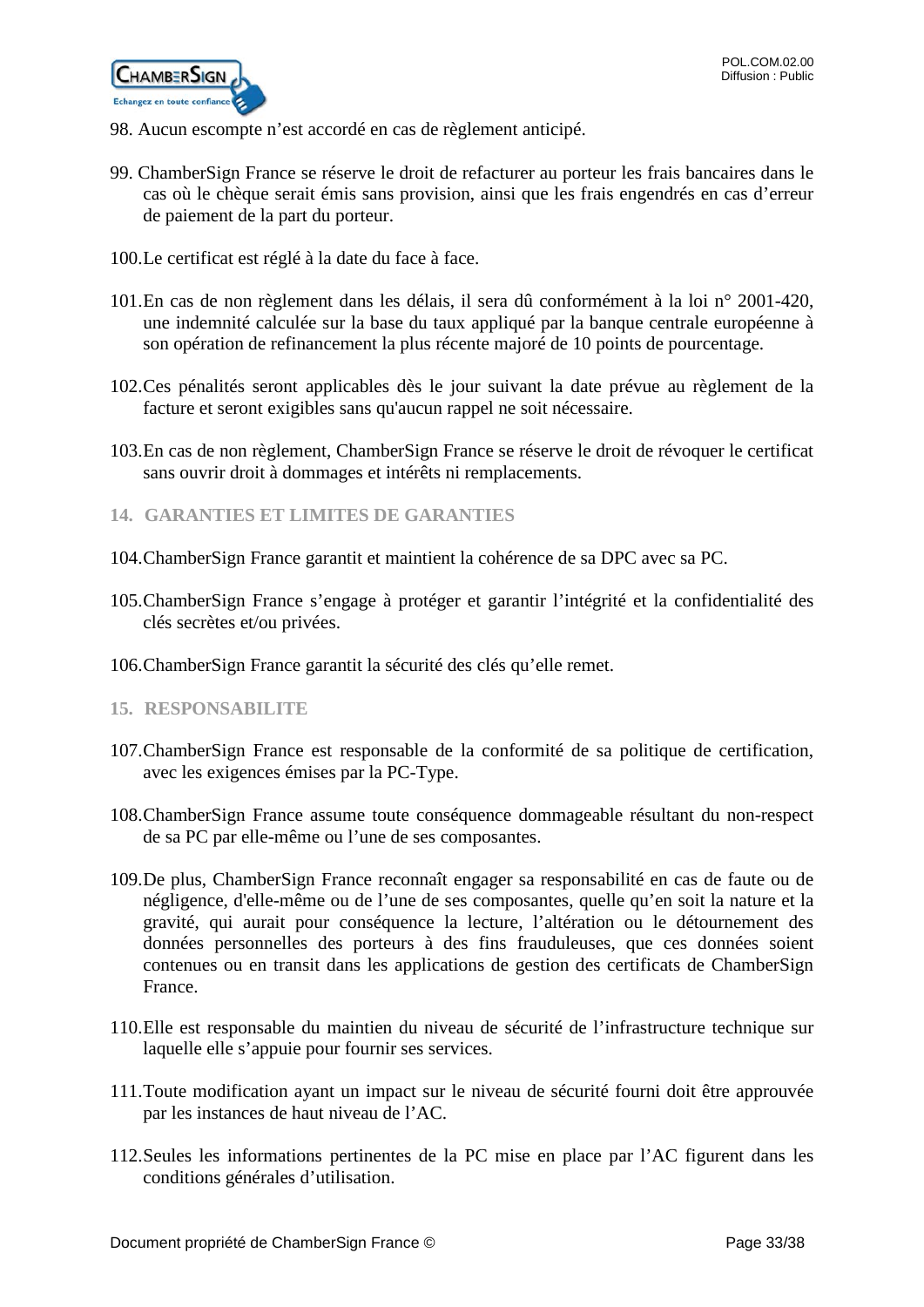

- 113.ChamberSign France ne saurait être tenue responsable du préjudice causé par un usage du certificat dépassant les limites de l'usage autorisé.
- 114.La responsabilité de ChamberSign France ne saurait être engagée en cas d'informations inexactes dues à de fausses déclarations, à de faux documents ou à l'absence d'information des modifications survenues dans la situation du porteur, du représentant légal, ou du mandataire de certification lors de la création ou en cours de validité du certificat, que la fausse déclaration, le faux document ou l'omission soit intentionnel ou pas.
- 115.Sans préjudice de l'article Assurance, ChamberSign France ne sera en aucun cas tenue responsable des dommages indirects tels que, par exemple, tout préjudice financier ou commercial, perte de bénéfice ou d'exploitation, trouvant leur origine ou étant la conséquence de l'abonnement ou inhérents à l'utilisation des certificats émis par ChamberSign France.
- 116.Elle n'assume aucun engagement ni responsabilité quant à l'utilisation d'un certificat par le porteur, le mandataire de certification, le représentant légal ou l'utilisateur du certificat non conforme aux dispositions des présentes Conditions Générales, notamment pour ce qui concerne les procédures de contrôle de validité du certificat lors d'une transaction.
- 117.Par ailleurs, ChamberSign France ne saurait être responsable des phénomènes liés à l'usure normale des médias informatiques, et notamment de la détérioration des informations portées sur lesdits médias due à l'influence des champs magnétiques.
- 118.ChamberSign France ne saurait être tenue pour responsable des dommages liés notamment à une interruption ou un dysfonctionnement des services et applications de l'utilisateur de certificats.
- 119.Si le représentant légal a fait l'acquisition d'un ou plusieurs supports physiques, ChamberSign France n'est responsable que de leur délivrance physique.
- 120.En cas de dysfonctionnement du support physique ou de son logiciel pilote associé, CSF en assure le remplacement.
- 121.ChamberSign France ne saurait être responsable de l'usage de la clé privée du porteur, qui en a la responsabilité personnelle. Tout dommage lié à la compromission de la clé privée est à la charge du représentant légal.
- 122.ChamberSign France ne saurait voir sa responsabilité engagée du fait d'une utilisation illicite du certificat dès lors que le représentant légal, le mandataire de certification ou le porteur n'aura pas effectué une demande de révocation conformément aux présentes conditions générales.
- <span id="page-33-0"></span>**16. ASSURANCE**
- 123.ChamberSign France a souscrit, pour l'ensemble des dommages corporels, matériels et immatériels résultant de son activité, auprès de Gras Savoye une assurance couvrant les conséquences de sa responsabilité civile professionnelle.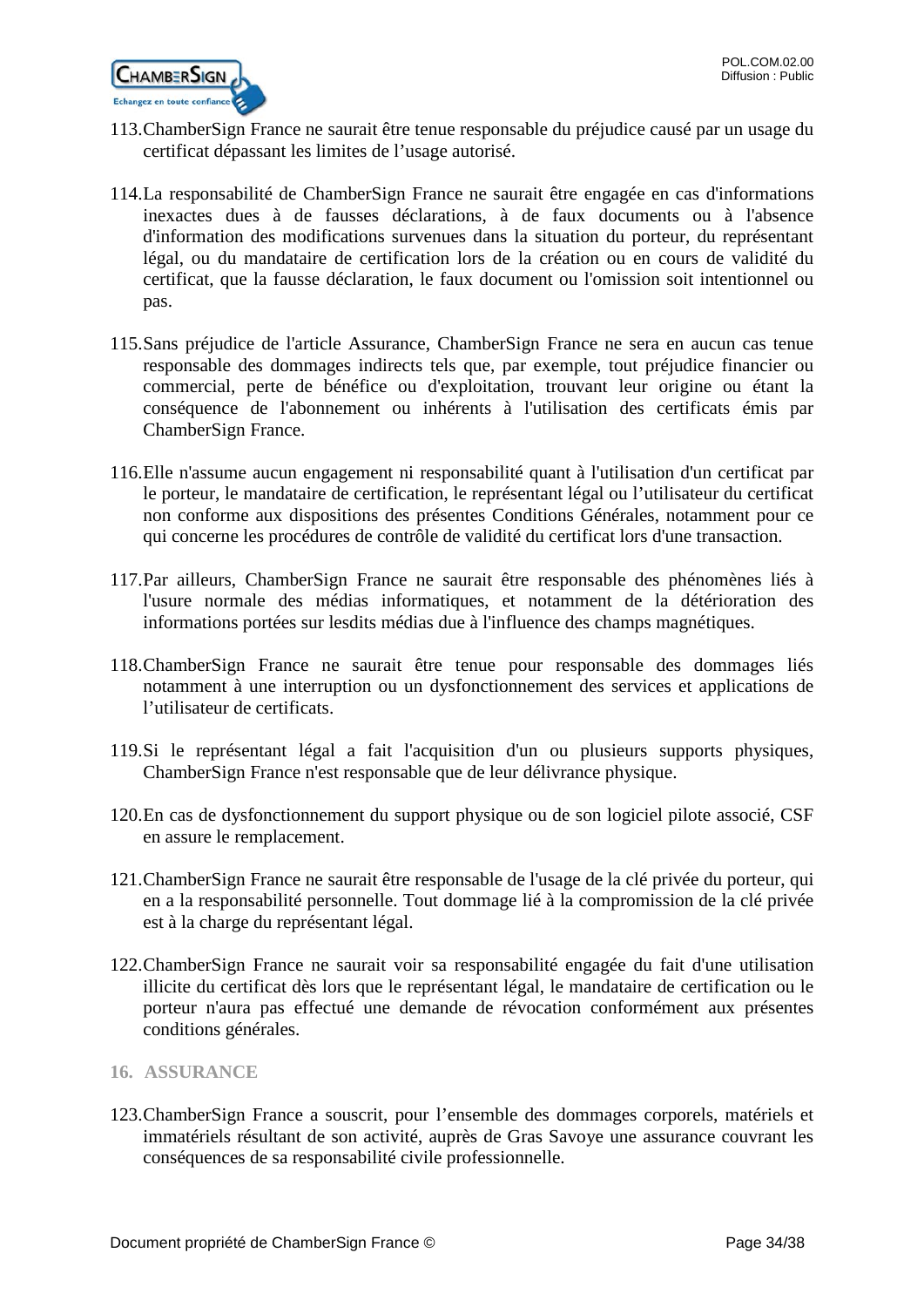

124.Aux termes du contrat d'assurance souscrit par ChamberSign France, le porteur pourra bénéficier du remplacement du Certificat perdu, ou volé.

# <span id="page-34-0"></span>**17. CONFIDENTIALITE**

125.Dans le cadre des présentes, l'ensemble des informations est confidentiel et recouvre toutes informations ou toutes données communiquées par les parties par écrit ou oralement.

126.Les parties s'engagent à :

- traiter les informations confidentielles avec le même degré de protection qu'elles accordent à leurs propres informations confidentielles de même importance ;
- garder les informations confidentielles et qu'elles ne soient pas divulguées ni susceptibles de l'être directement ou indirectement à tout tiers ;
- éviter que les informations confidentielles ne soient ni copiées, ni reproduites, ni dupliquées, en partie ou en totalité, lorsque de telles copies, reproductions ou duplications ne sont pas directement liées à l'exécution des présentes.

#### <span id="page-34-1"></span>**18. PROPRIETE INTELLECTUELLE**

- 127.Les parties déclarent et garantissent avoir la libre disposition des marques, noms, dénominations, et autres signes distinctifs destinés à être utilisés dans le cadre des présentes.
- <span id="page-34-2"></span>**19. DONNEES A CARACTERE PERSONNEL**
- 128.Les données à caractère personnel recueillies par ChamberSign France pour les besoins de la délivrance et de la conservation des certificats peuvent l'être directement auprès de la personne concernée ou indirectement auprès du représentant légal ou du mandataire de certification et ne seront traitées que pour les fins en vue desquelles elles ont été recueillies.
- 129.ChamberSign France déclare et garantit que les données à caractère personnel collectées dans le cadre des présentes ainsi que les traitements dont elle est le responsable sont traitées conformément aux dispositions de la loi n°78-17 du 6 janvier 1978 relative à l'informatique, aux fichiers et aux libertés.
- 130.En particulier, ChamberSign France fait son affaire de l'observation vis-à-vis des personnes concernées par la collecte et le traitement de données à caractère personnel des informations prescrites à l'article 32 de la loi du 6 janvier 1978.
- 131.ChamberSign France assure la confidentialité et la sécurité des données collectées dans le cadre des présentes.
- 132.Toutefois, ces données pourront être transmises à l'opérateur technique de ChamberSign France, qui respecte la même politique de confidentialité que ChamberSign France.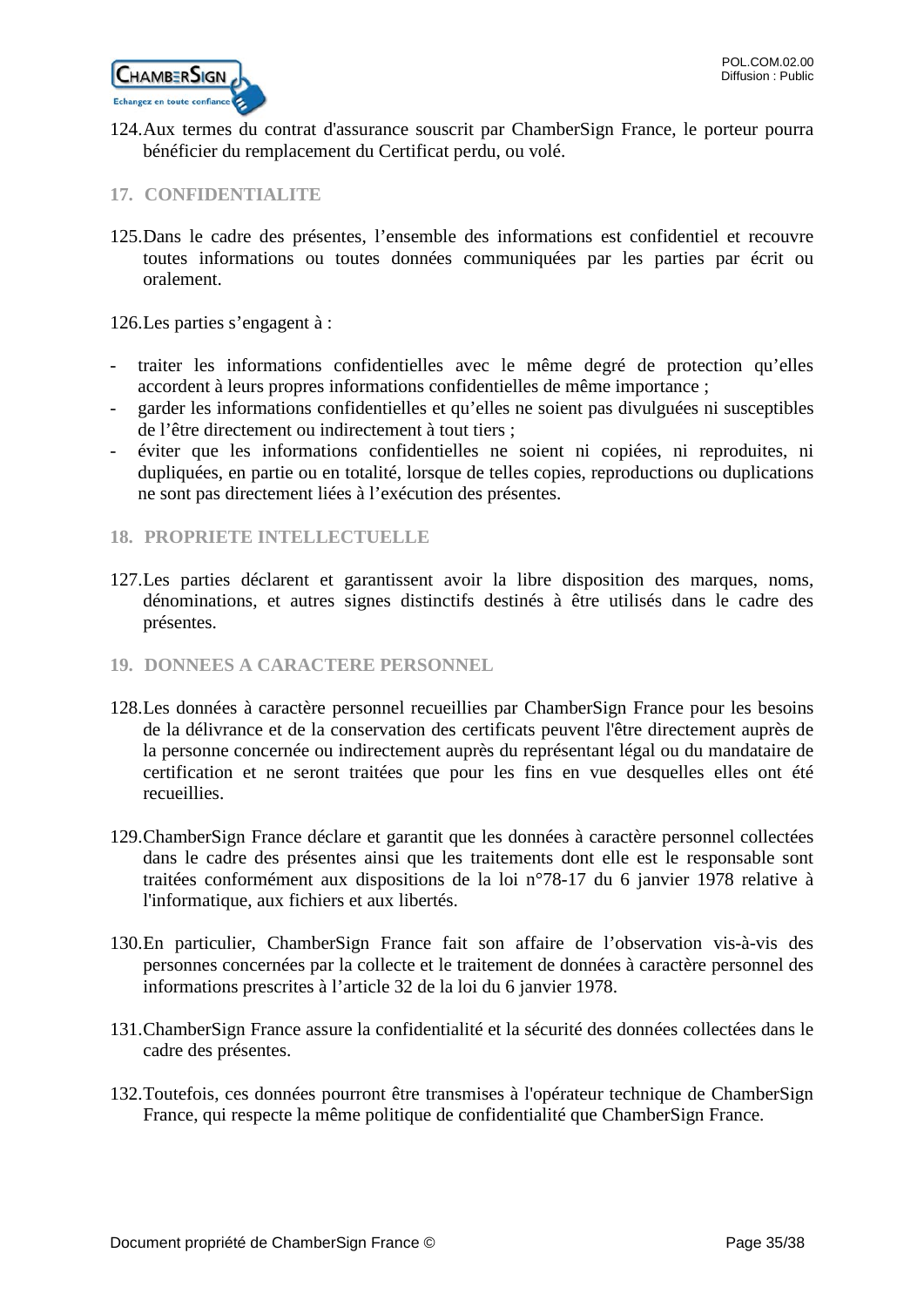

- 133.Le représentant légal, le mandataire de certification et le porteur peuvent écrire à ChamberSign France, à l'adresse suivante : ChamberSign France - 46 avenue de la Grande Armée - 75 017 Paris, pour exercer leurs droits d'accès, d'interrogation, d'opposition pour motif légitime, et de rectification à l'égard des informations les concernant et faisant l'objet d'un traitement par ChamberSign France, dans les conditions prévues par la loi du 6 janvier 1978.
- 134.Le représentant légal, le mandataire de certification et le porteur disposent de la faculté de s'opposer, sans frais et sans motif, à ce que les données le concernant soient utilisées à des fins de prospection, notamment commerciale.
- <span id="page-35-0"></span>**20. RESILIATION DE L'ABONNEMENT**
- 135.Le représentant légal, le mandataire de certification ou le porteur pourra résilier l'abonnement à tout moment et sans cause.
- 136.Dans ce cas, il ne peut prétendre au remboursement des sommes déjà versées au titre de l'abonnement au service de certification de ChamberSign France.
- 137.De son côté, ChamberSign France pourra résilier l'abonnement de façon anticipée si le représentant légal, le mandataire de certification ou le porteur ne respecte pas les obligations contractuelles mises à sa charge, après une mise en demeure par courrier recommandé avec accusé de réception, restée infructueuse pendant 30 jours.

138.L'abonnement est résilié de plein droit :

- en cas d'expiration de l'ensemble des certificats n'ayant pas donné lieu à renouvellement ;
- en cas de révocation des certificats ;
- en cas de non paiement du prix de l'abonnement.

Si après révocation, ChamberSign France reçoit de la même personne, une nouvelle demande de certificat, un nouveau dossier sera constitué et les Conditions Générales d'Utilisation seront alors à nouveau à signer.

- 139.En cas de résiliation intervenant avant la fin de la durée de validité attachée au certificat, pour un motif non imputable à ChamberSign France, le prix versé par le représentant légal ou par le porteur restera acquis à ChamberSign France.
- <span id="page-35-1"></span>**21. BONNE FOI**
- 140.Les parties conviennent d'exécuter leurs obligations avec une parfaite bonne foi.

# <span id="page-35-2"></span>**22. CONSERVATION**

- 141.ChamberSign France conservera les documents relatifs à la preuve du contrôle d'identification des porteurs pendant les délais prévus dans la politique de certification.
- 142. Les journaux d'évènement sont conservés sur site pendant une durée de 30 jours.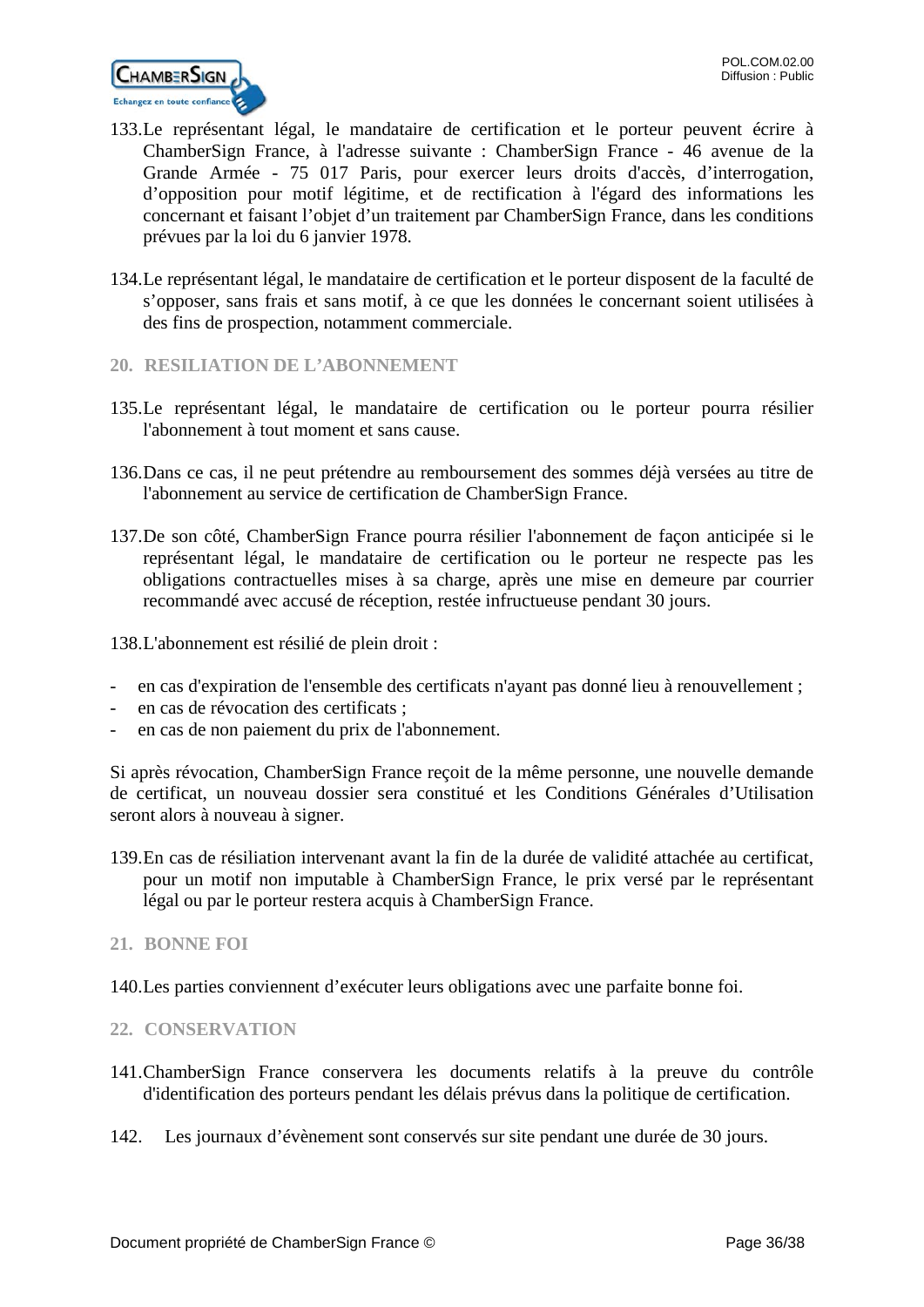

143. Après leur génération, ils sont archivés dans un bref délai et au plus tard sous le délai d'un jour et pendant cinq ans.

- 144.Les dossiers d'enregistrement sont archivés pendant une durée de 5 ans.
- 145.Les certificats de ChamberSign France et des porteurs, ainsi que les LCR émis par ChamberSign France sont archivés pendant une durée de 5 ans.
- 146.Les dossiers de demande de certificat acceptés sont archivés pendant une durée nécessaire aux besoins de fourniture de la preuve de la certification dans des procédures légales, conformément à la loi applicable.
- <span id="page-36-0"></span>**23. NULLITE**
- 147.Si une ou plusieurs clauses des présentes conditions générales sont tenues pour non valables ou déclarées comme telles par une loi, un règlement ou par suite d'une décision définitive d'une juridiction compétente, les autres clauses conserveront leur pleine validité sauf en cas de caractère indissociable avec la stipulation litigieuse.
- <span id="page-36-1"></span>**24. INTEGRALITE**
- 148.Les parties reconnaissent que les conditions générales, le formulaire d'abonnement, la grille tarifaire et la politique de certification de ChamberSign France ainsi que tout document contractuel relatif à la délivrance et à la gestion des certificats constituent l'intégralité du contrat.
- 149.En cas de contradiction, les dispositions des présentes prévaudront sur tout autre document constituant l'ensemble contractuel précédemment défini.
- 150.Ces documents ne pourront être modifiés que par avenant écrit ou échanges de correspondances datées et signées des deux parties.
- <span id="page-36-2"></span>**25. LANGAGE – VERSION FAISANT FOI**
- 151 Les présentes conditions générales sont rédigées en langue française, toute traduction n'ayant qu'une vocation informative En cas de désaccord entre le texte original et toute version établie en une autre langue, l'original en français fera foi.
- <span id="page-36-3"></span>**26. REGLEMENT DES LITIGES – TRIBUNAL COMPETENT – LOI APPLICABLE**
- 152 En cas de difficulté pour l'interprétation et l'exécution des documents contractuels ou de l'un de leurs avenants, les parties décident de soumettre cette difficulté à une procédure amiable et/ou de recourir, si nécessaire, à une expertise.
- 153 A défaut, compétence expresse est attribuée à une juridiction judiciaire.
- 154 Les présentes conditions générales sont régies par la loi française.
- 155 Il en est ainsi pour les règles de fond et les règles de forme et ce, nonobstant les lieux d'exécution des obligations substantielles ou accessoires.